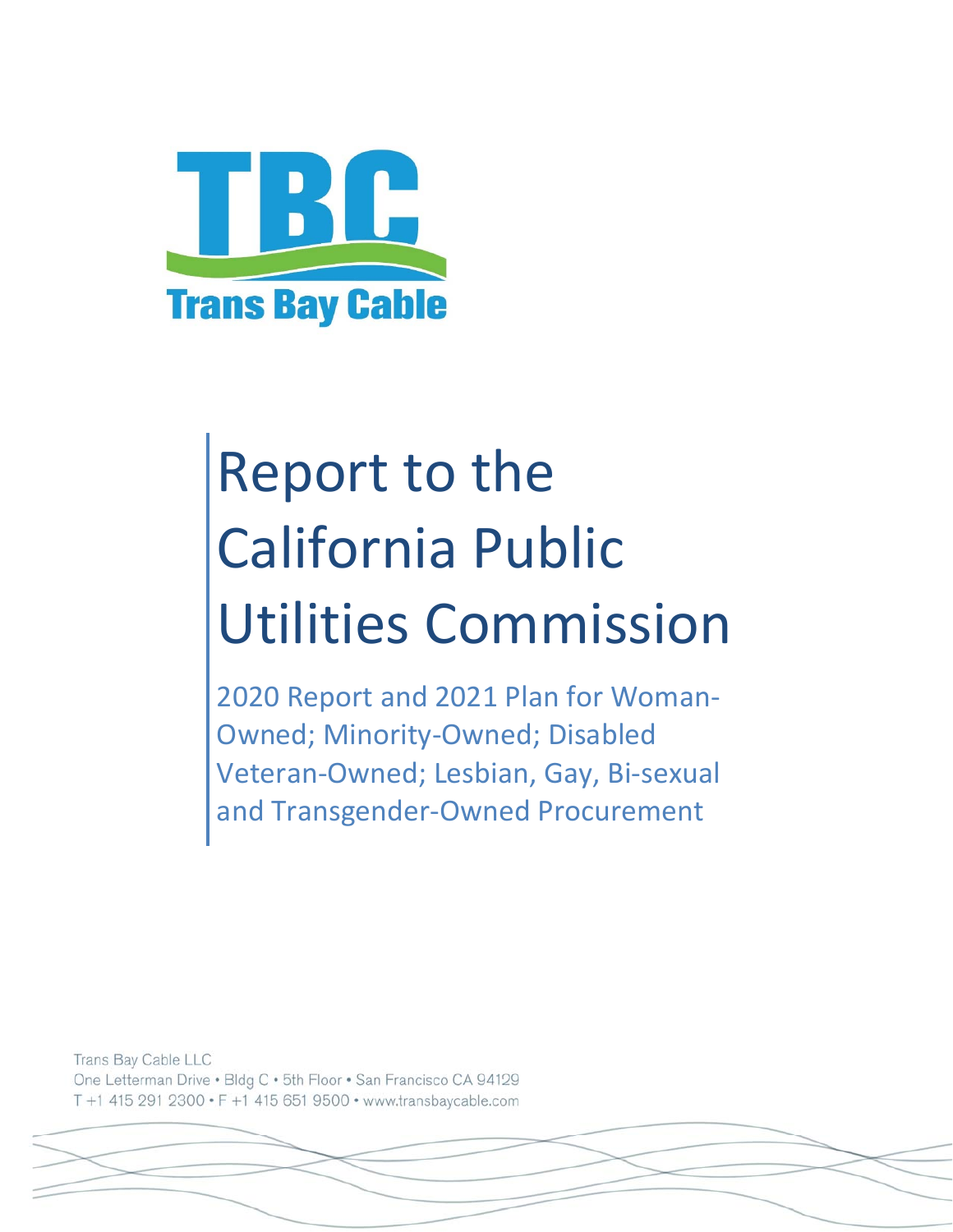

#### **Report to the CPUC**

### **Table of Contents**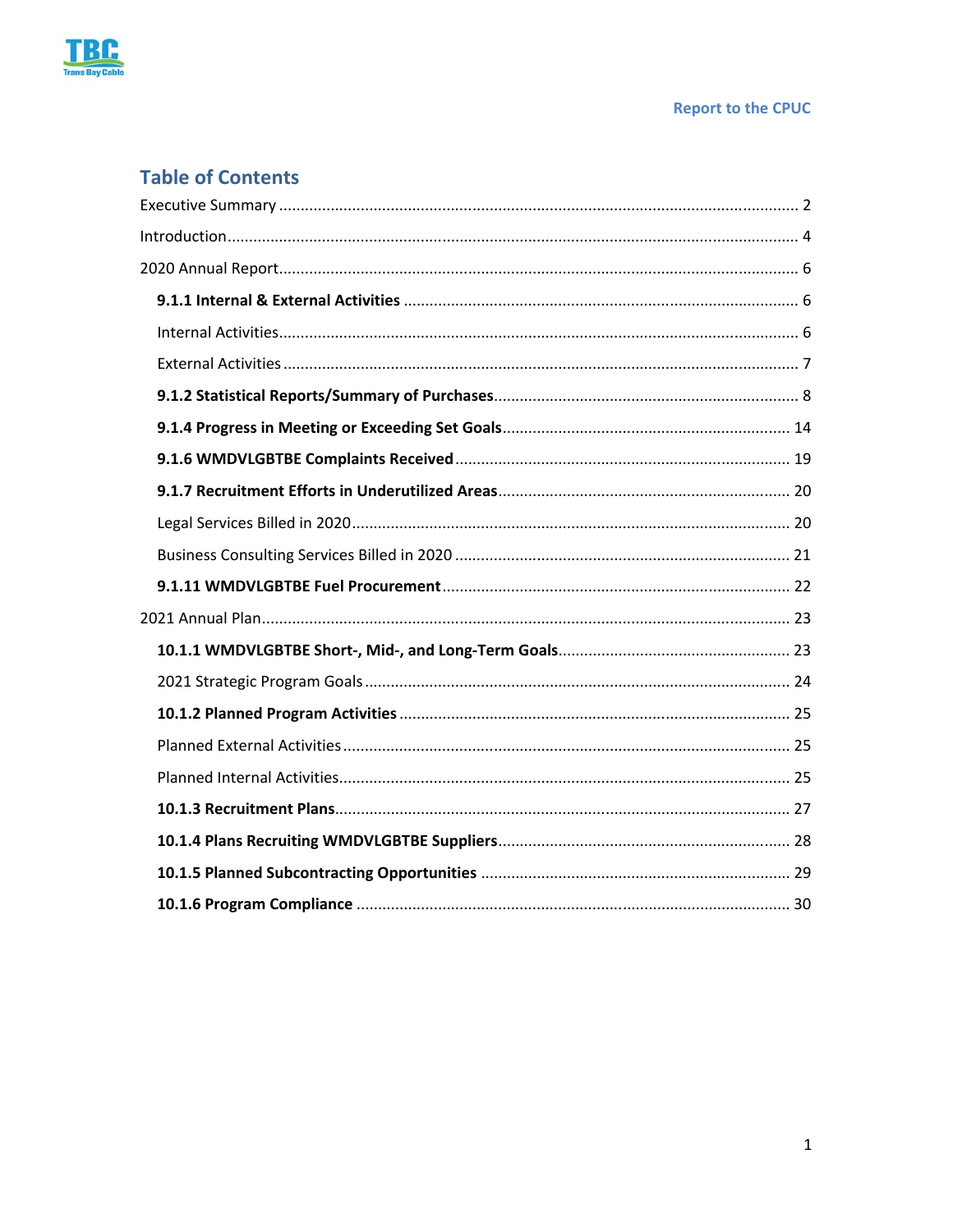

## Executive Summary

Trans Bay Cable LLC ("TBC") respectfully submits its 2020 Annual Report and 2021 Annual Plan for the Utility Supplier Diversity Program, in compliance with the requirements of California Public Utilities Commission ("CPUC" or "Commission") General Order No. 156 ("GO 156"). This Annual Report describes the program activities and results TBC achieved for the period of January 1, 2020, through December 31, 2020. The Annual Plan describes TBC's anticipated and planned activities for the period of January 1, 2021, through December 31, 2021.

Key spending and accomplishment areas in 2020:

- **Total Spend** The total for WMDVLGBTBE (as later defined) spend was \$285,557 in 2020.
- **Legal, Financial and Consulting Services** A total of \$419,994 was spent on traditionally underrepresented employees at majority‐owned law firms, financial firms and business consulting firms in 2020, which continues TBC's trend of utilizing traditionally underrepresented employees in these services areas. TBC notes that actual spend is potentially higher but necessary metrics at some vendors are not available.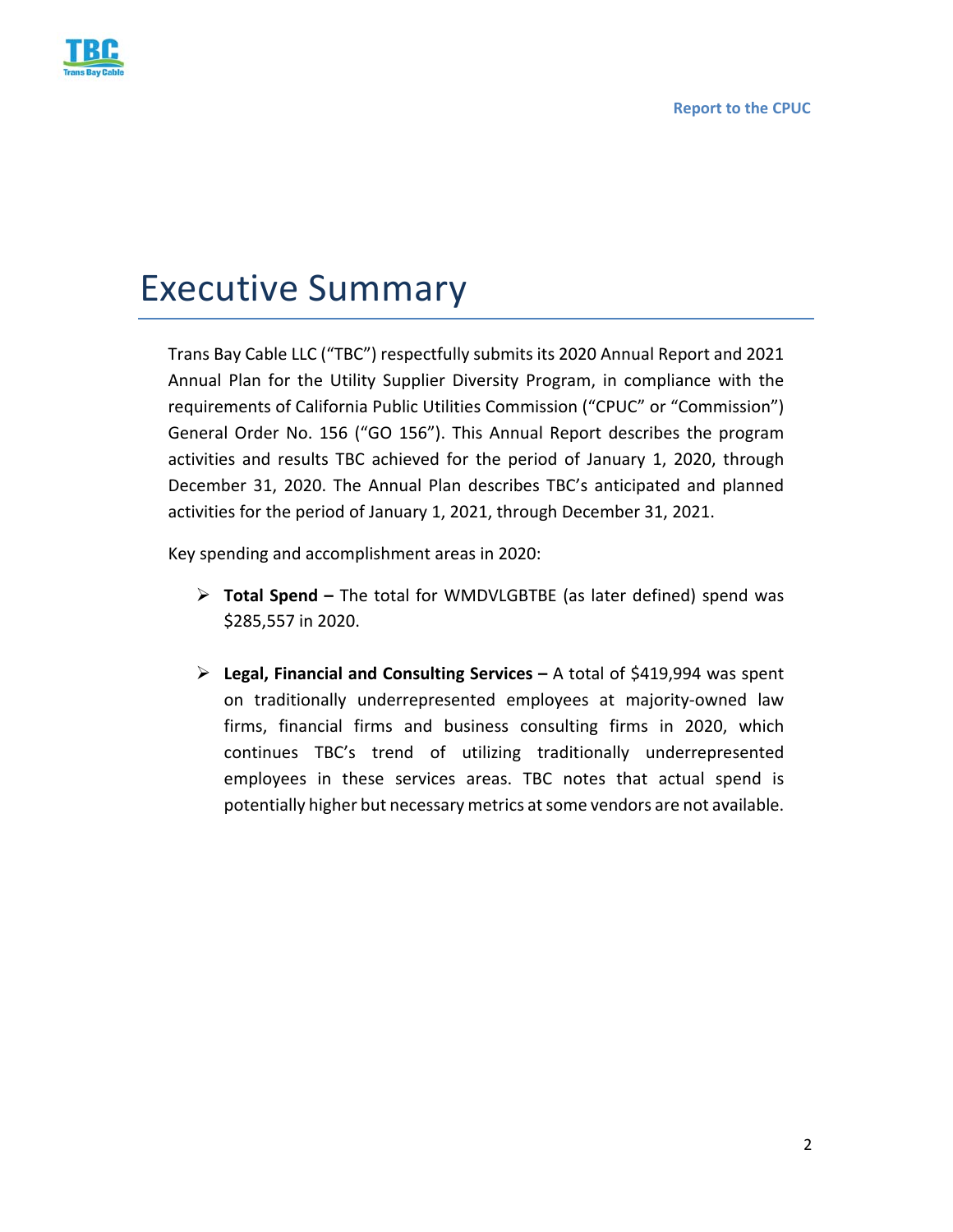

#### **Report to the CPUC**

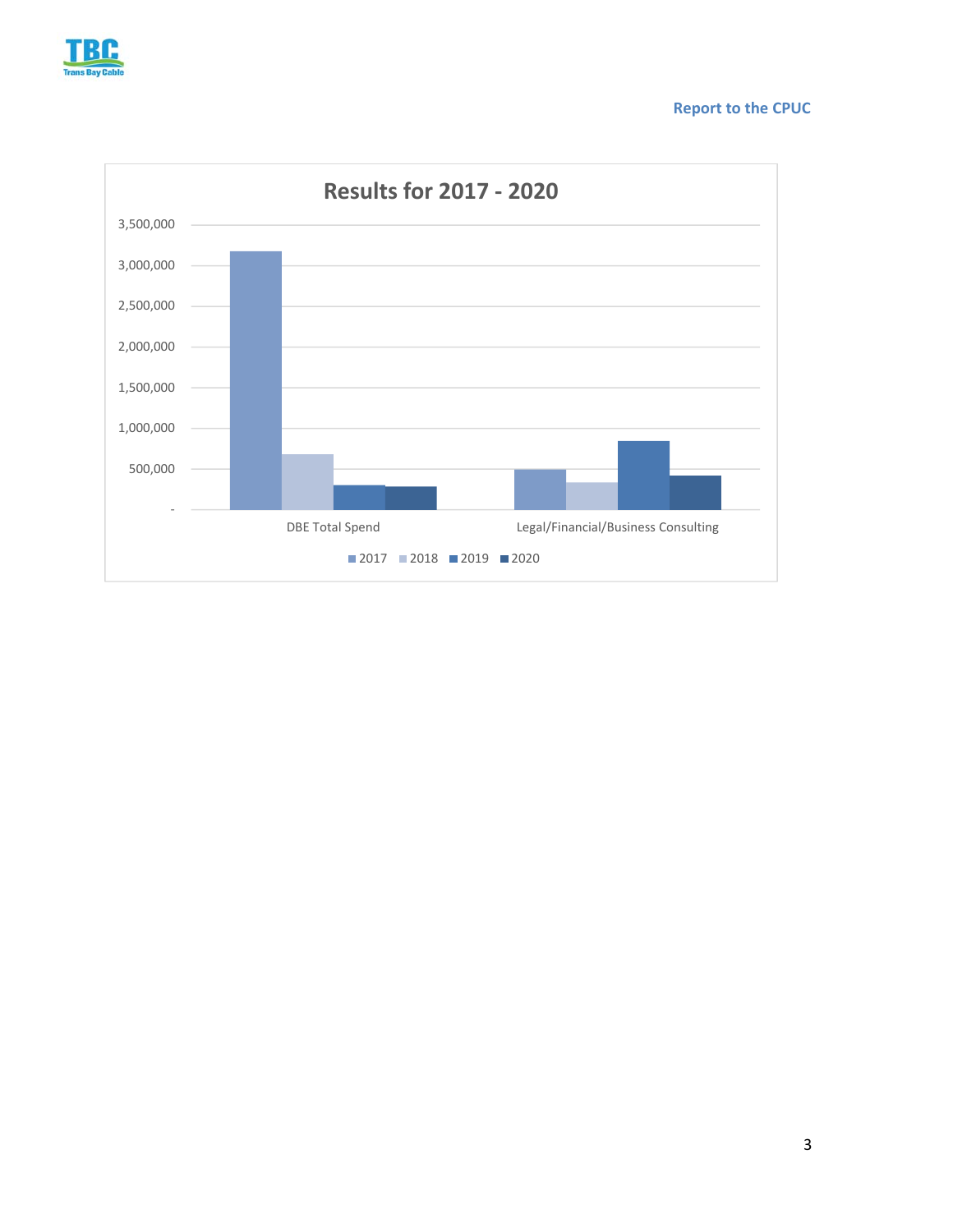

### Introduction

TBC is a small energy transmission company. TBC's facilities consist of a 53-mile, approximately 400 megawatt high‐voltage direct‐current ("HVDC") submarine electrical transmission line and two converter stations (the "Project"). The transmission line is located beneath the adjoining bays of San Francisco, San Pablo, and



Suisun and runs between TBC's two converter stations: located in Pittsburg, California, and San Francisco, California.

The Project began commercial operation on November 23, 2010. It delivers power for approximately 40% to 60% of San Francisco's peak electrical load. The Project is an important and high‐profile component of the San Francisco area's electricity infrastructure.



TBC utilizes unique HVDC PLUS technology developed, serviced and warrantied by Siemens Energy and Prysmian Cable and Systems. Siemens is responsible for procuring many of the vendors needed for the Project's operation and maintenance, in addition to providing equipment warranty servicing. A majority of the vendors

procured have been involved with the Project prior to its commissioning and are on long‐ term contracts or are highly‐specialized vendors particularly suited to meet the Project's needs. As a result, TBC has few new procurement opportunities, but strives to make these opportunities available to woman, minority, disabled‐veteran, lesbian, gay, bisexual and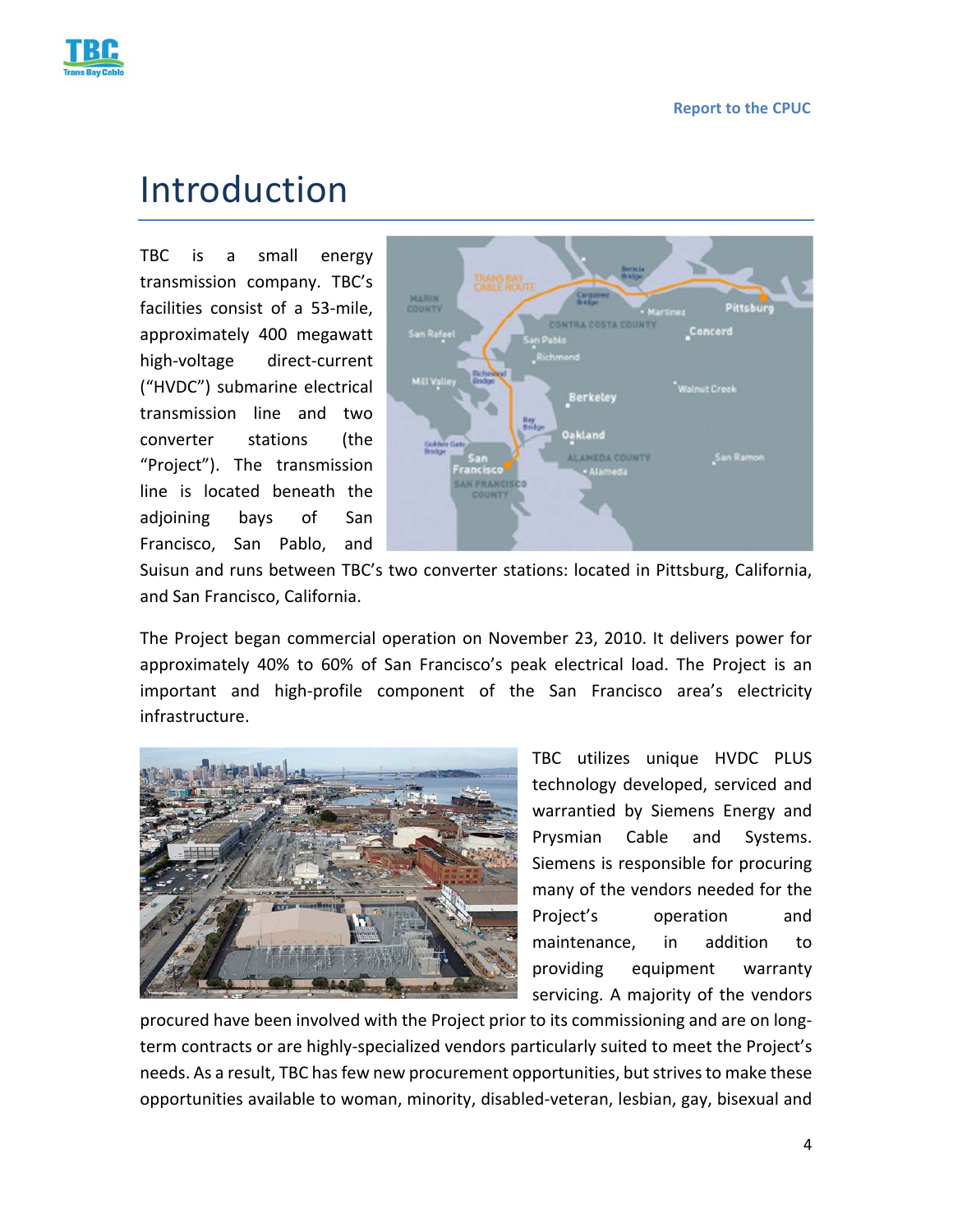

transgender owned business enterprises ("WMDVLGBTBE") when feasible. Additionally, in July 2019, as result of an indirect change of control, TBC became an indirect subsidiary of NextEra Energy Transmission, LLC. A consequence of the transaction, TBC had to integrate into a new supply chain and procurement system and much of TBC's procurement is now conducted at a centralized procurement office. Additionally, with the availability of greater access to corporate resources, certain services which were formerly procured by third‐party vendors are now fulfilled with in‐house resources.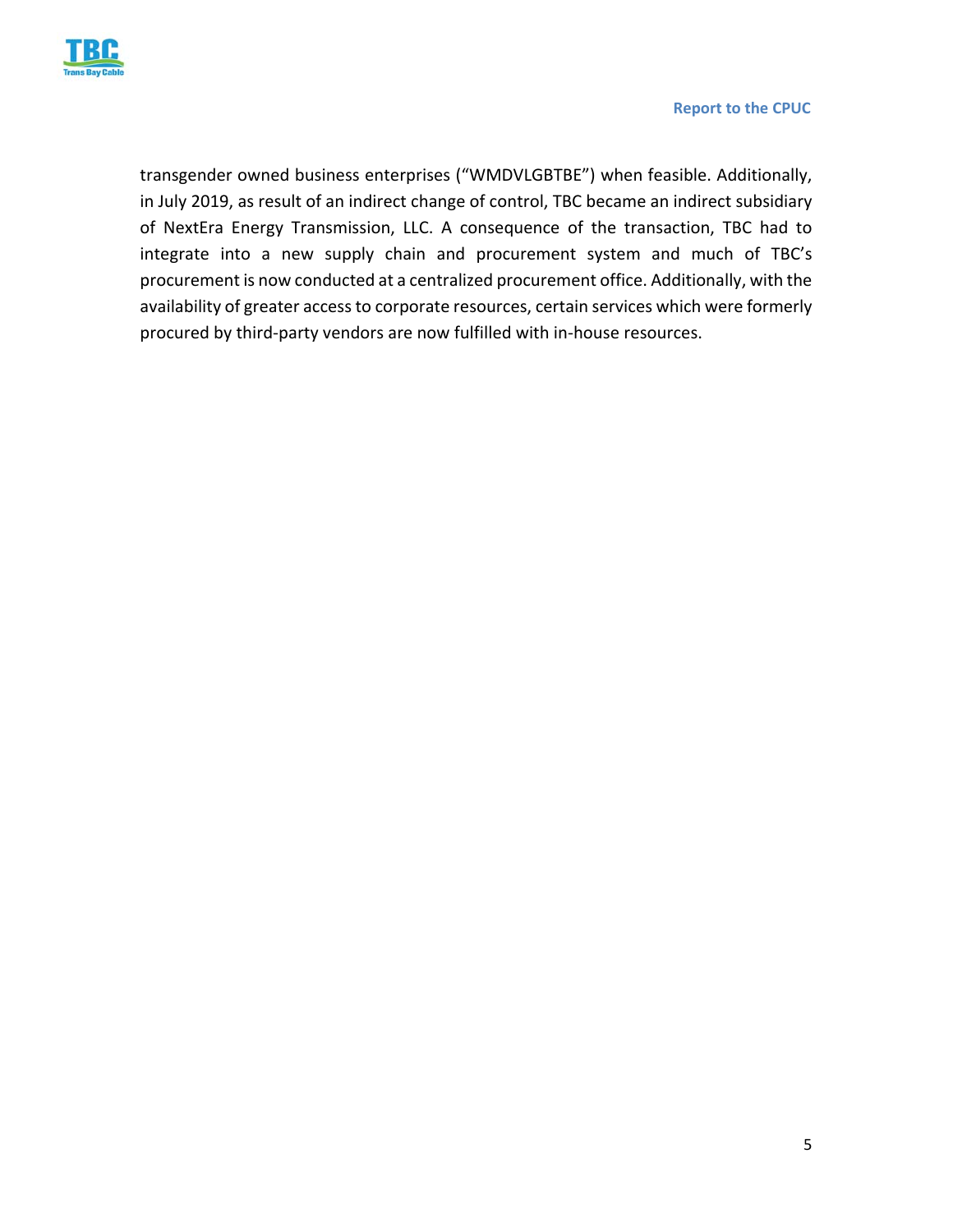



# 2020 Annual Report

#### **9.1.1 Internal & External Activities**

**Trans Bay Cable LLC 2020 Report G.O. #156 Sec. 9.1.1 Description of WMDVLGBTBE Program Activities During the Previous Calendar Year** 

#### Internal Activities

TBC's Supplier Diversity Program ("SDP" or the "Program") for WMDVLGBTBEs is overseen by TBC's Business and Regulatory Manager. This effort is supported by TBC's IT Department, Operations Department, and Engineering Department. Together, TBC personnel have developed and implemented TBC's Program. After July 2019, TBC's procurement became managed by a centralized procurement office that manages procurement for TBC and many of its affiliates.

In accordance with Section 6.1.1 of GO 156, in 2020, all employees with procurement responsibilities, including the team lead for each department, received training on the implementation of TBC's Program.

As stated in the summary, as a result of the unique technology utilized in TBC's Project Facility, the resultant need for specialized vendors and the existence of long-term contracts, there are few opportunities for new procurement. However, in 2020, as in previous years, where there are new service opportunities TBC sent out requests for proposals to solicit responses from diverse vendors, in addition to requesting the inclusion and utilization of diverse subcontractors where opportunities were available.

TBC's contracts with vendors inform them about the CPUC's GO 156 program. TBC encouraged its vendors to visit The Supplier Clearinghouse website to determine their eligibility and complete the verification process. Additionally, TBC encouraged its vendors to use WMDVLGTBE subcontractors when feasible and includes such language in its vendor contracts and purchase orders. TBC also encourages and provides assistance to vendors, who are not participants in the Supplier Clearinghouse but would be qualifying diverse businesses, to apply for Supplier Clearinghouse certification.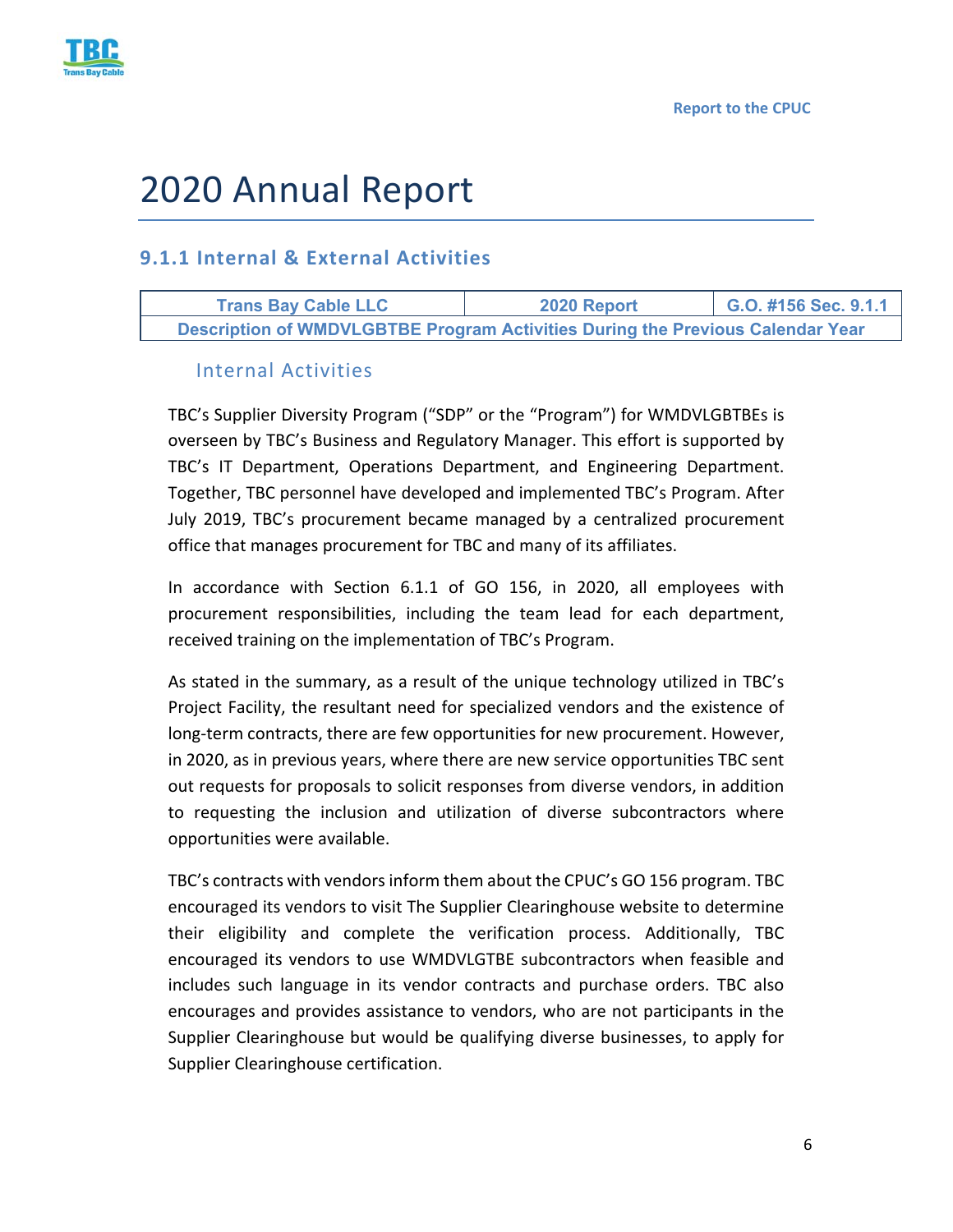

This past year, TBC continued to use its website as a resource for potential WMDVLGBTBEs. WMDVLGBTBEs can contact TBC about supplier diversity through TBC's website at www.transbaycable.com/contact‐us/ (a link to this site is also provided on The Supplier Clearinghouse website). A TBC employee responds to all website inquiries and forwards the WMDVLGBTBE's contact information to the appropriate TBC department. After July 2019, the information is forwarded to the centralized procurement department. WMDVLGBTBEs can also submit questions about TBC's Program via the online contact‐us link at TBC's public website.

TBC also made use of The Supplier Clearinghouse website to identity certified diverse vendors in its area to solicit interest in available opportunities.

#### External Activities

In 2020, TBC participated in conference calls held by the California Joint Utilities Committee in an effort to (i) further develop its Program, (ii) better refine its understanding G.O. 156 requirements and best practices, (iii) increase vendor opportunities, and (iv) support the G.O. 156 program initiatives. Trans Bay also participated in the CPUC's 2020 Virtual Diversity Supplier Expo and plans to continue such participation in 2021.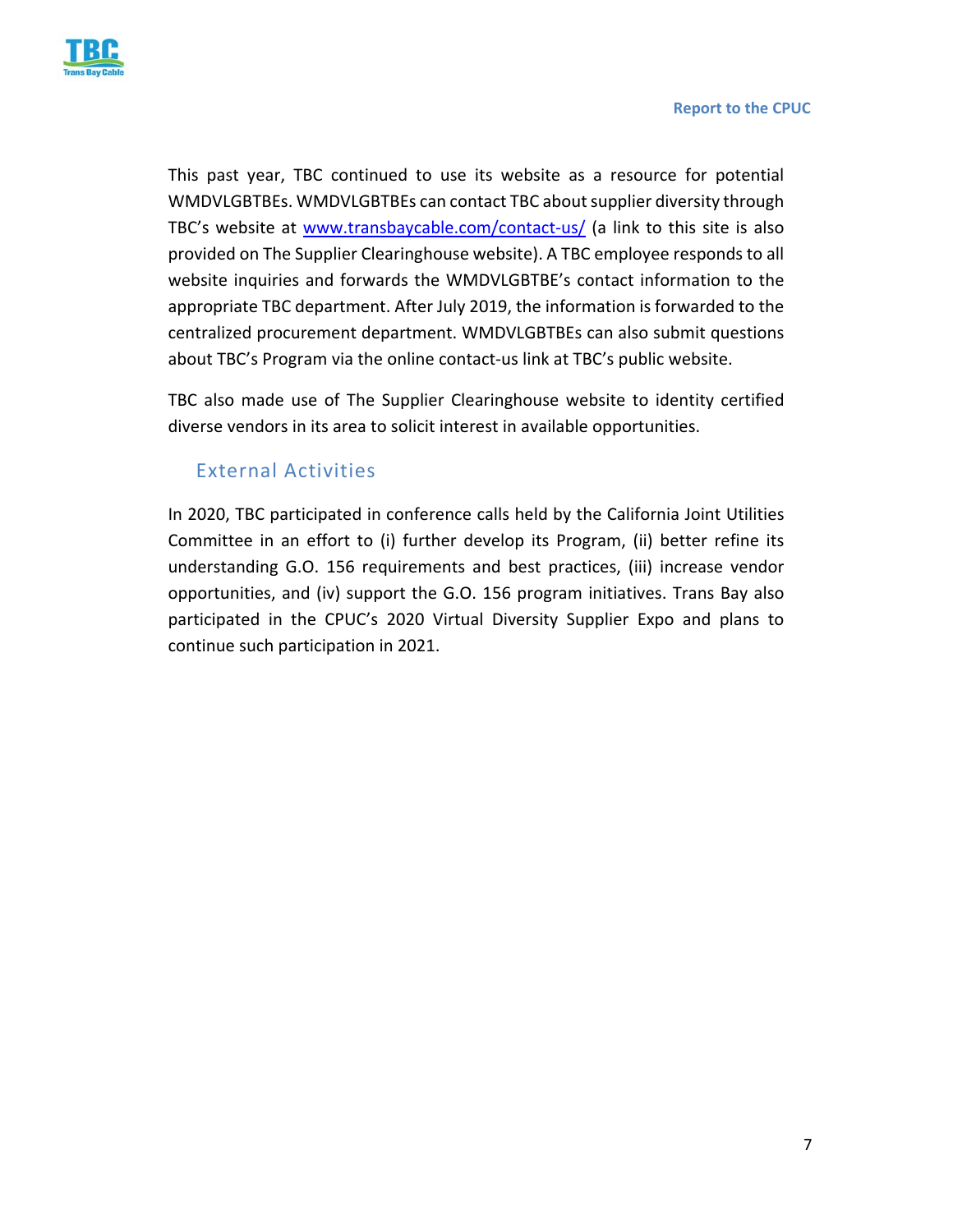

Г

|                                                       | <b>Trans Bay Cable LLC</b>             |             | 2020 Report<br>G.O. #156 Sec. 9.1.2 |                                               |         |          |           |  |  |  |
|-------------------------------------------------------|----------------------------------------|-------------|-------------------------------------|-----------------------------------------------|---------|----------|-----------|--|--|--|
|                                                       |                                        |             |                                     | <b>WMDVLGBTBE Annual Results by Ethnicity</b> |         |          |           |  |  |  |
|                                                       |                                        |             |                                     |                                               |         |          |           |  |  |  |
|                                                       |                                        | 2020 Report |                                     |                                               |         |          |           |  |  |  |
|                                                       |                                        | Direct \$   |                                     | Sub <sub>5</sub>                              |         | Total \$ | %         |  |  |  |
| <b>Minority Male</b>                                  | Asian-Pacific                          | 129,816     |                                     |                                               |         | 129,816  | 0.20%     |  |  |  |
|                                                       | African-                               |             |                                     |                                               |         |          |           |  |  |  |
|                                                       | American                               |             |                                     |                                               |         |          |           |  |  |  |
|                                                       | Hispanic                               | 91,711      |                                     |                                               |         | 91,711   | 0.14%     |  |  |  |
|                                                       | <b>Native</b><br>American              | 1,120       |                                     |                                               |         | 1,120    | $>0.00\%$ |  |  |  |
|                                                       | Other                                  | L,          |                                     |                                               |         | L,       | L,        |  |  |  |
|                                                       | <b>Total Minority</b>                  | 222,647     |                                     |                                               |         | 222,647  | 0.34%     |  |  |  |
| Minority                                              | <b>Male</b><br>Asian-Pacific           |             |                                     |                                               |         |          |           |  |  |  |
| Female                                                | African-                               |             |                                     |                                               |         |          |           |  |  |  |
|                                                       | American                               |             |                                     |                                               |         |          |           |  |  |  |
|                                                       | Hispanic                               | 3,577       |                                     |                                               |         | 3,577    | $>0.00\%$ |  |  |  |
|                                                       | <b>Native</b>                          |             |                                     |                                               |         |          |           |  |  |  |
|                                                       | American                               |             |                                     |                                               |         |          |           |  |  |  |
|                                                       | Other                                  | ÷,          |                                     |                                               | L,      |          |           |  |  |  |
|                                                       | <b>Total Minority</b><br><b>Female</b> | 3,577       |                                     |                                               |         | 3,577    | $>0.00\%$ |  |  |  |
| <b>Total Minority Business</b>                        |                                        | 226,224     |                                     |                                               |         | 226,224  | 0.35%     |  |  |  |
| Enterprise (MBE)<br><b>Female Business Enterprise</b> |                                        | 57,733      |                                     |                                               |         | 57,733   | 0.09%     |  |  |  |
| (WBE)                                                 |                                        |             |                                     |                                               |         |          |           |  |  |  |
| Lesbian, Gay, Bisexual,                               |                                        |             |                                     |                                               |         |          |           |  |  |  |
| <b>Transgender Business Enterprise</b>                |                                        |             |                                     |                                               |         |          |           |  |  |  |
| (LGBTBE)<br>Service Disabled Veteran                  |                                        |             |                                     |                                               |         |          |           |  |  |  |
| <b>Business Enterprise (DVBE)</b>                     |                                        |             |                                     |                                               |         |          |           |  |  |  |
| Other $8(a)^*$                                        |                                        | \$1,600     |                                     |                                               | \$1,600 |          | >0.00%    |  |  |  |
| <b>TOTAL WMDVLGBTBE</b>                               |                                        | 285,557     |                                     |                                               |         | 285,557  | 0.44%     |  |  |  |
| <b>NET PROCUREMENT</b><br>\$64,840,514                |                                        |             |                                     |                                               |         |          |           |  |  |  |

### **9.1.2 Statistical Reports/Summary of Purchases**

\* FIRM CLASSIFIED AS 8(a) OF SMALL BUSINESS ADMINISTRATION IS A WBE BUT IS NO LONGER REGISTERED WITH THE SUPPLIER CLEARINGHOUSE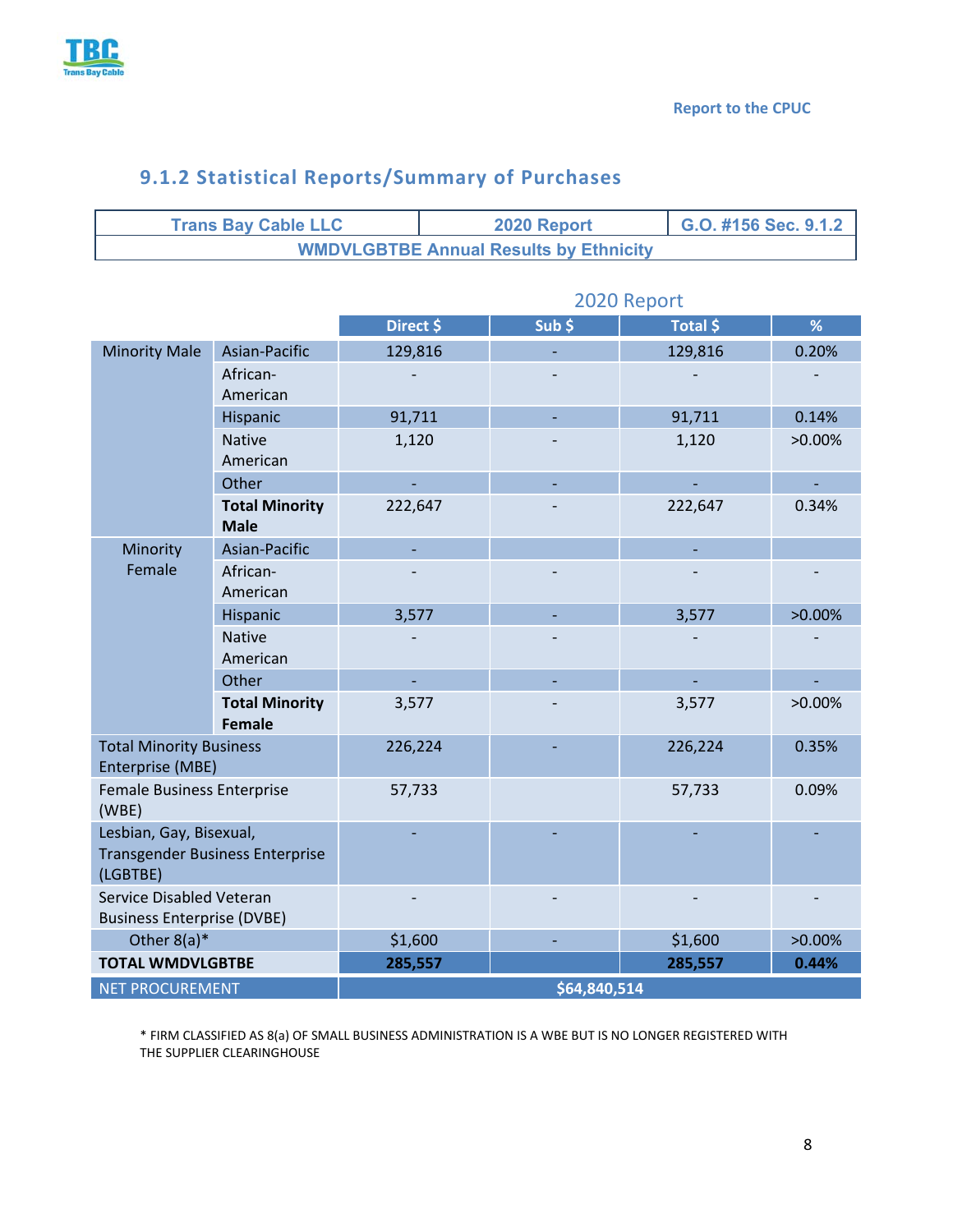

| <b>Trans Bay Cable LLC</b> | 2020 Report                                                            | G.O. #156 Sec. 9.1.2 |
|----------------------------|------------------------------------------------------------------------|----------------------|
|                            | <b>WMDVLGBTBE Direct Procurement by Product and Service Categories</b> |                      |

|                          | <b>Products</b>           |              |           | <b>Services</b> | <b>Total</b> |           |           |  |  |  |
|--------------------------|---------------------------|--------------|-----------|-----------------|--------------|-----------|-----------|--|--|--|
|                          |                           | \$           | %         | \$              | %            | \$        | %         |  |  |  |
| <b>Minority Male</b>     | Asian-<br>Pacific         |              |           | 129,816         | 0.20%        | 129,816   | 0.20%     |  |  |  |
|                          | African-<br>American      |              |           |                 |              |           |           |  |  |  |
|                          | Hispanic                  |              |           | 91,711          | 0.14%        | 91,711    | 0.14%     |  |  |  |
|                          | <b>Native</b><br>American |              |           | 1,120           | $>0.00\%$    | 1,120     | $>0.00\%$ |  |  |  |
|                          | Other                     |              |           |                 |              |           |           |  |  |  |
|                          | <b>Total</b>              |              | ÷,        | 222,647         | 0.34%        | 222,647   | 0.34%     |  |  |  |
| Minority<br>Female       | Asian-<br>Pacific         |              |           |                 |              |           |           |  |  |  |
|                          | African-<br>American      |              |           |                 |              |           |           |  |  |  |
|                          | Hispanic                  |              |           | 3,577           | $>0.00\%$    | 3,577     | $>0.00\%$ |  |  |  |
|                          | <b>Native</b><br>American |              |           |                 |              |           |           |  |  |  |
|                          | Other                     |              |           |                 |              |           |           |  |  |  |
|                          | <b>Total</b>              |              |           | 226,224         |              | 226,224   | 0.35%     |  |  |  |
| <b>Total MBE</b>         |                           |              |           |                 |              |           |           |  |  |  |
| <b>WBE</b>               |                           | \$5,316      | $>0.00\%$ | \$52,417        | 0.08%        | \$57,733  | 0.09%     |  |  |  |
| <b>LGBTBE</b>            |                           |              |           |                 |              |           |           |  |  |  |
| <b>DVBE</b>              |                           |              |           |                 |              |           |           |  |  |  |
| Other $8(a)^*$           |                           |              |           | \$1,600         | $>0.00\%$    | \$1,600   | $>0.00\%$ |  |  |  |
| <b>Total WMDVLGBTBE</b>  |                           | \$5,316      | $>0.00\%$ | \$280,241       | 0.43%        | \$285,557 | 0.44%     |  |  |  |
| <b>TOTAL PROCUREMENT</b> |                           | \$64,840,514 |           |                 |              |           |           |  |  |  |

| Net Procurement                               | \$64,840,514 |
|-----------------------------------------------|--------------|
| <b>WMDVLGBTBE Direct Products Procurement</b> | \$5,316      |
| WMDVLGBTBE Direct Service Procurement         | \$280,241    |
| NET DIRECT WMDVLGBTBE PROCUREMENT             | \$285,557    |

\* FIRM CLASSIFIED AS 8(a) OF SMALL BUSINESS ADMINISTRATION IS A WBE BUT IS NO LONGER REGISTERED WITH THE SUPPLIER CLEARINGHOUSE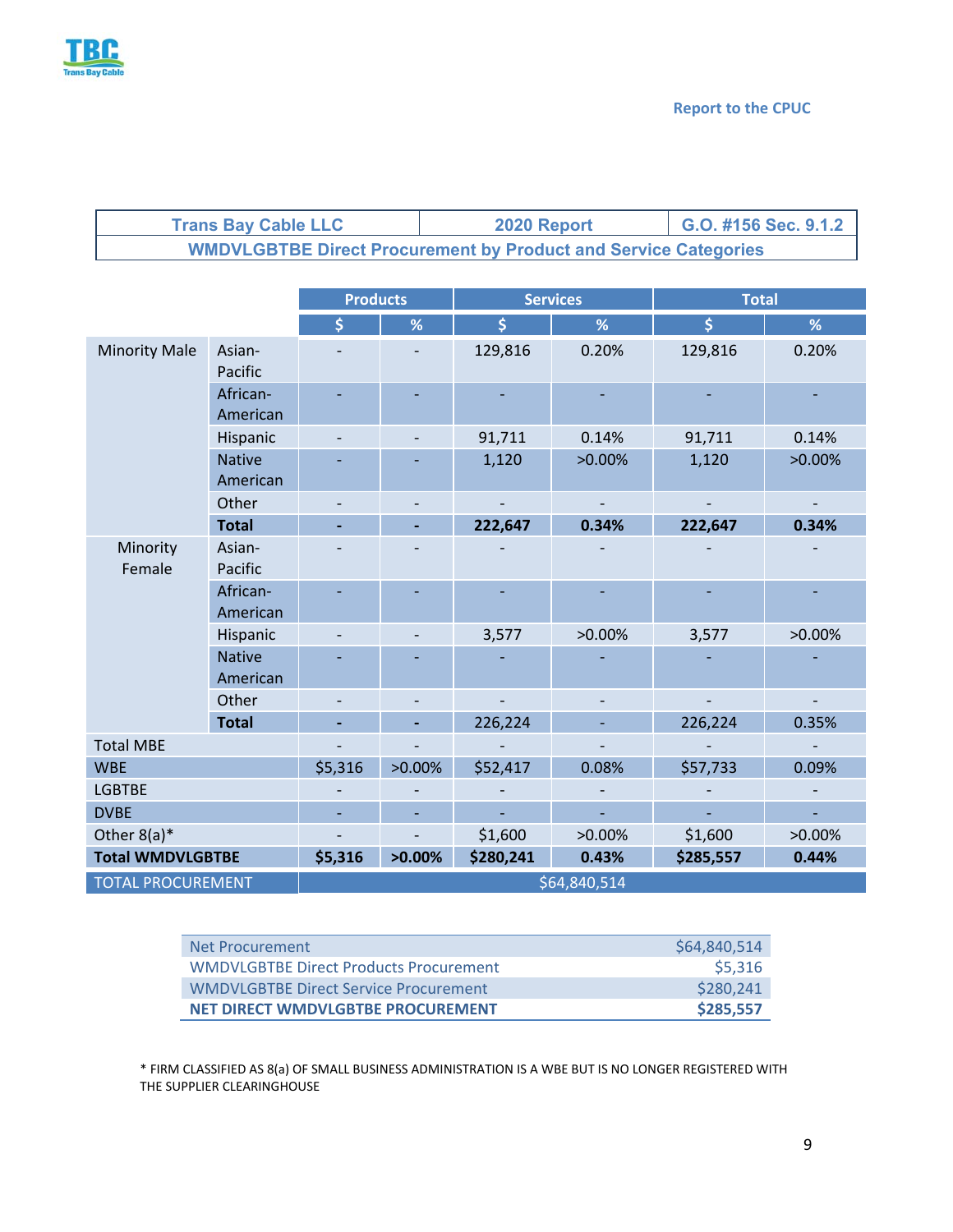

| <b>Trans Bay Cable LLC</b>                                                    | 2020 Report | G.O. #156 Sec. 9.1.2 |
|-------------------------------------------------------------------------------|-------------|----------------------|
| <b>WMDVLGBTBE Subcontractor Procurement by Product and Service Categories</b> |             |                      |

|                          |                           | <b>Products</b>          | <b>Services</b> |    | <b>Total</b> |    |   |
|--------------------------|---------------------------|--------------------------|-----------------|----|--------------|----|---|
|                          |                           | \$                       | %               | \$ | $\%$         | \$ | % |
| <b>Minority Male</b>     | Asian-<br>Pacific         |                          |                 |    |              |    |   |
|                          | African-<br>American      | $\overline{\phantom{0}}$ |                 |    |              |    |   |
|                          | Hispanic                  |                          |                 |    |              |    |   |
|                          | <b>Native</b><br>American |                          |                 |    |              |    |   |
|                          | Other                     | $\overline{\phantom{0}}$ |                 |    |              |    |   |
|                          | <b>Total</b>              |                          |                 |    |              |    |   |
| Minority<br>Female       | Asian-<br>Pacific         |                          |                 |    |              |    |   |
|                          | African-<br>American      |                          |                 |    |              |    |   |
|                          | Hispanic                  |                          |                 |    |              |    |   |
|                          | <b>Native</b><br>American |                          |                 |    |              |    |   |
|                          | Other                     | $\overline{\phantom{0}}$ |                 |    |              |    |   |
|                          | <b>Total</b>              | -                        |                 |    |              |    |   |
| <b>Total MBE</b>         |                           |                          |                 |    |              |    |   |
| <b>WBE</b>               |                           |                          |                 |    |              |    |   |
| <b>LGBTBE</b>            |                           |                          |                 |    |              |    |   |
| <b>DVBE</b>              |                           |                          |                 |    |              |    |   |
| Other 8(a)               |                           |                          |                 |    |              |    |   |
| <b>Total WMDVLGBTBE*</b> |                           |                          |                 |    |              |    |   |
| <b>TOTAL PROCUREMENT</b> |                           |                          |                 |    | \$64,840,514 |    |   |

| Net Procurement                        | \$64,840,514 |
|----------------------------------------|--------------|
| <b>WMDVLGBTBE Products Procurement</b> |              |
| <b>WMDVLGBTBE Service Procurement</b>  |              |
| <b>NET SUBCONTRACTOR WMDVLGBTBE</b>    |              |
| <b>PROCUREMENT</b>                     |              |

\* FOR 2020 TBC DID NOT HAVE THE ABILITY TO TRACK SUBCONTRACTOR SPEND, AS A RESULT THERE IS NO REPORTABLE DATA.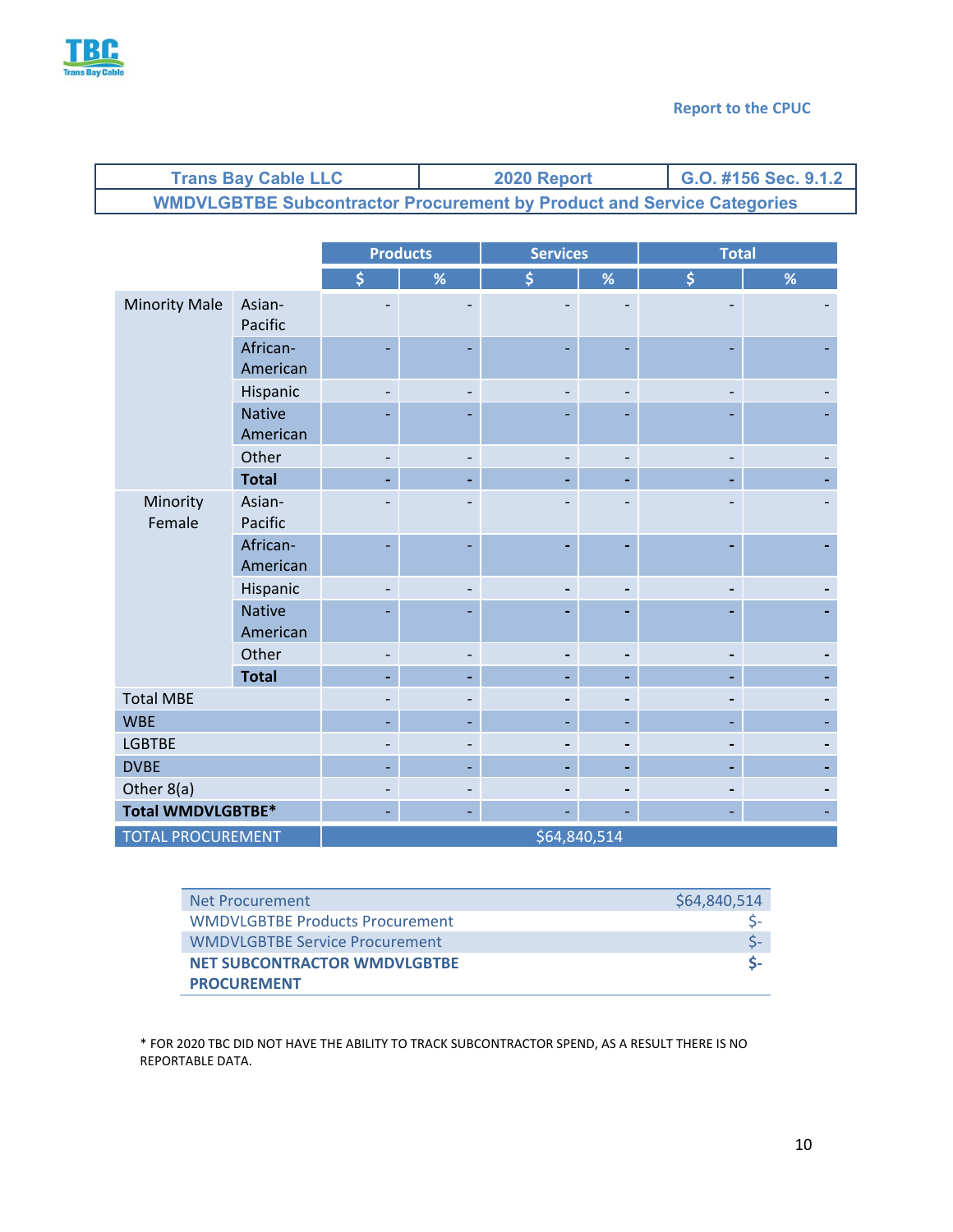

|                                                   | <b>Trans Bay Cable LLC</b> |                                  |        |      |                                   |                             |                                                                 | 2020 Report              |        |                |                |                | G.O. #156 Sec. 9.1.2 |                         |                                 |
|---------------------------------------------------|----------------------------|----------------------------------|--------|------|-----------------------------------|-----------------------------|-----------------------------------------------------------------|--------------------------|--------|----------------|----------------|----------------|----------------------|-------------------------|---------------------------------|
|                                                   |                            |                                  |        |      |                                   |                             | <b>WMDVLGBTBE Procurement by Standard Industrial Categories</b> |                          |        |                |                |                |                      |                         |                                 |
|                                                   |                            | <b>Asian Pacific</b><br>American |        |      | <b>African</b><br><b>American</b> | <b>Hispanic</b><br>American |                                                                 | <b>Native American</b>   |        | <b>MBE</b>     |                | <b>LGBTBE</b>  | <b>DVBE</b>          | <b>Other</b><br>$8(a)*$ | <b>Total</b><br><b>WMDV</b>     |
| <b>SIC</b><br>Category                            |                            | Male                             | Female | Male | Female                            | Male                        | Female                                                          | Male                     | Female |                |                |                |                      |                         | <b>LGBTBE</b><br><b>Dollars</b> |
| 0781-<br>Landscape                                | \$                         |                                  |        |      |                                   | 35,450                      |                                                                 |                          |        | 35,450         |                |                |                      |                         | \$35,450                        |
| Architectur<br>al Services                        | $\%$                       |                                  |        |      |                                   | 0.05                        |                                                                 |                          |        | 0.05           |                |                |                      |                         | 0.05%                           |
| 3629-<br>Electrical                               | \$                         |                                  |        |      |                                   |                             |                                                                 |                          |        |                | 420            |                |                      |                         | \$420                           |
| Industrial<br>Apparatus<br><b>NEC</b>             | $\%$                       |                                  |        |      |                                   |                             |                                                                 |                          |        |                | >0.00          |                |                      |                         | $>0.00\%$                       |
| 4581-<br>Aircraft                                 | \$                         |                                  |        |      | $\blacksquare$                    | 57,261                      |                                                                 |                          |        | 57,261         |                |                |                      |                         | \$57,261                        |
| Cleaning<br>and<br>Janitorial<br>Services         | $\%$                       |                                  |        |      |                                   | 0.08                        |                                                                 |                          |        | 0.08           |                |                |                      |                         | 0.08%                           |
| 5084-<br>Industrial                               | \$                         |                                  |        |      |                                   |                             |                                                                 |                          |        |                | 31,684         |                |                      |                         | 31,684                          |
| Machinery<br>and<br>Equipment                     | $\%$                       |                                  |        |      |                                   |                             |                                                                 |                          |        |                | 0.05           |                |                      |                         | 0.05%                           |
| 7359-                                             | \$                         |                                  |        |      | $\overline{a}$                    |                             | 3,577                                                           | $\overline{\phantom{a}}$ |        | 3,577          | $\overline{a}$ |                |                      |                         | 3,577                           |
| Equipment<br>Rental and<br>Leasing,<br><b>NEC</b> | $\%$                       |                                  |        |      |                                   |                             | >0.00                                                           |                          |        | >0.00          |                |                |                      |                         | $>0.00\%$                       |
| 7371-<br>Computer                                 | \$                         | ÷,                               |        |      |                                   |                             |                                                                 | ÷,                       |        | $\overline{a}$ | $\overline{a}$ | $\overline{a}$ | $\overline{a}$       | 1,600                   | 1600                            |
| Programmi<br>ng Services                          | $\%$                       |                                  |        |      |                                   |                             |                                                                 |                          |        |                |                |                |                      | >0.00                   | $>0.00\%$                       |
| 8111-Legal<br>Services                            | \$                         | ÷,                               |        |      |                                   |                             |                                                                 |                          |        |                | 20,628         |                |                      |                         | 20,628                          |
|                                                   | $\%$                       |                                  |        |      |                                   |                             |                                                                 |                          |        |                | 0.03           |                |                      |                         | 0.03%                           |
| 8711-<br>Engineerin                               | \$                         | 129,816                          |        |      |                                   |                             | $\overline{a}$                                                  | 1,120                    |        | 130,936        |                |                |                      |                         | 130,936                         |
| g Services                                        | $\%$                       | 0.20                             |        |      |                                   |                             |                                                                 | >0.01                    |        |                | L,             |                |                      |                         | 0.20%                           |
| 8748-<br><b>Business</b>                          | \$                         |                                  |        |      |                                   |                             |                                                                 |                          |        |                | 5,000          |                |                      |                         | 5,000                           |
| Consulting<br><b>Services</b>                     | $\%$                       |                                  |        |      |                                   |                             |                                                                 |                          |        |                | $>0.00\%$      |                |                      |                         | $>0.00\%$                       |

| <b>TOTAL</b> | 129,816 | <b>Contractor</b> | <b>Contract Contract</b> | 1 = 1 | 91,711 | 3,577 | 1,120 | 227,224 | 57,733 | <b>Contract</b> | 1,600    | \$285,557 |
|--------------|---------|-------------------|--------------------------|-------|--------|-------|-------|---------|--------|-----------------|----------|-----------|
|              | 0.20    |                   |                          |       | 0.14   | 0.00  | 0.00  | 0.35    | 0.09   | <b>START OF</b> | $0.00\%$ | 0.44%     |

| Net WMDVLGBTBE Products Procurement | \$5.316   |
|-------------------------------------|-----------|
| Net WMDVLGBTBE Service Procurement  | \$280,241 |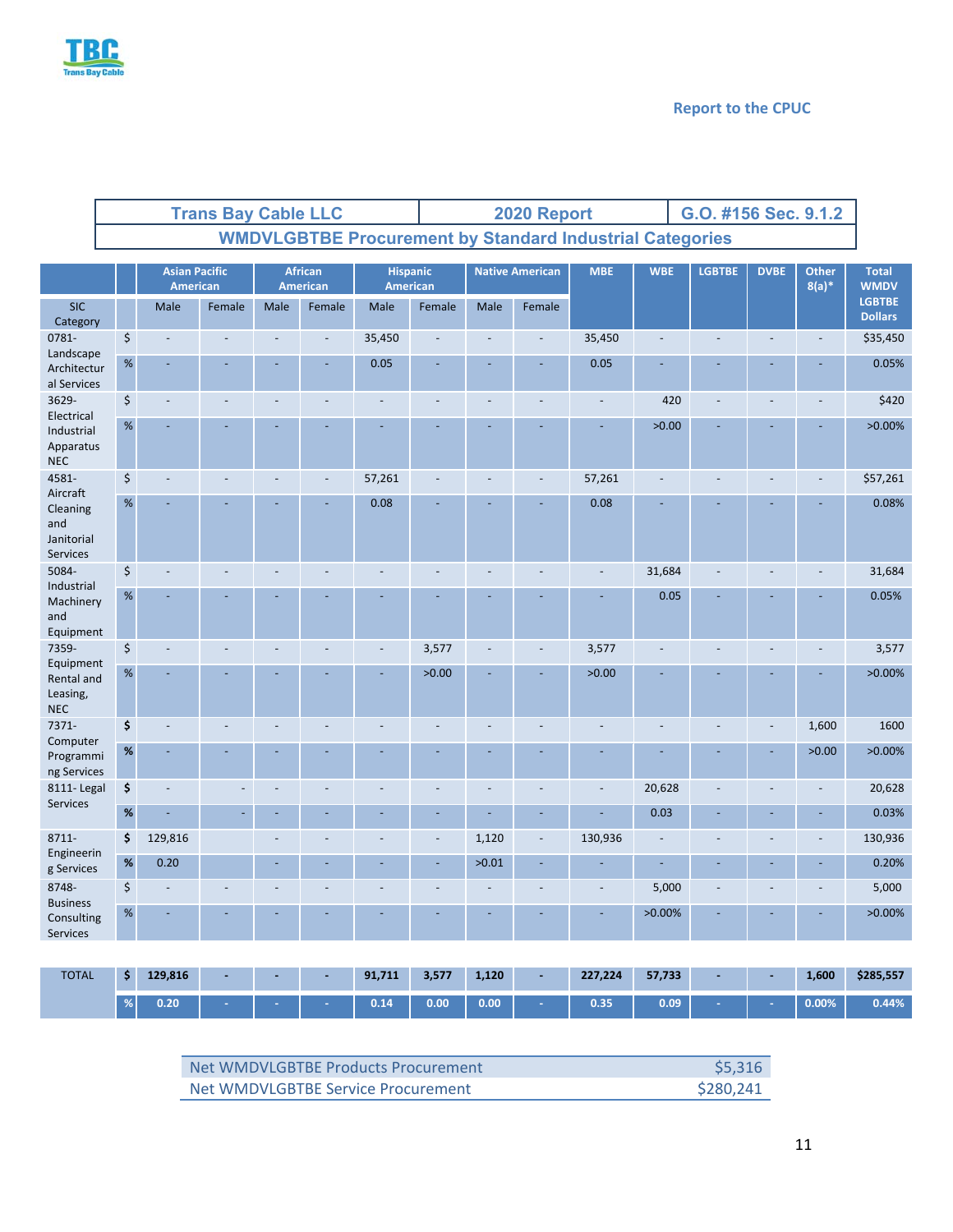

#### **Report to the CPUC**

| Net WMDVLGBTBE Procurement | \$285,557    |
|----------------------------|--------------|
| Net Procurement            | \$64,840,514 |

| <b>Trans Bay Cable LLC</b>                                                      | 2020 Report | G.O. #156 Sec. 9.1.2 |
|---------------------------------------------------------------------------------|-------------|----------------------|
| <b>Number of WMDVLGBTBE Suppliers and Revenue Reported to the Clearinghouse</b> |             |                      |

|                         | <b>Data on Number of Suppliers</b> |            |               |             |                          |                       |            |                                      |               |             |                          |                       |
|-------------------------|------------------------------------|------------|---------------|-------------|--------------------------|-----------------------|------------|--------------------------------------|---------------|-------------|--------------------------|-----------------------|
|                         | <b>Revenue Reported to CHS**</b>   |            |               |             |                          |                       |            | <b>Utility-Specific 2020 Summary</b> |               |             |                          |                       |
| #<br><b>WMDVLGBTBEs</b> | <b>MBE</b>                         | <b>WBE</b> | <b>LGBTBE</b> | <b>DVBE</b> | <b>Other</b><br>$8(a)^*$ | Grand<br><b>Total</b> | <b>MBE</b> | <b>WBE</b>                           | <b>LGBTBE</b> | <b>DVBE</b> | <b>Other</b><br>$8(a)^*$ | Grand<br><b>Total</b> |
| Under \$1 million       | ۰.                                 | -          |               |             | -                        | ۰.                    | 5          | $\overline{4}$                       |               | -           | $\blacktriangleleft$     | 10                    |
| Under \$5 million       | $\overline{\phantom{0}}$           |            |               |             | $\overline{\phantom{a}}$ | <b>1</b>              |            | $\overline{\phantom{a}}$             |               | -           |                          |                       |
| Under \$10 million      | $\overline{\phantom{a}}$           | -          | -             | -           | $\overline{\phantom{a}}$ | ۰.                    | -          | -                                    | -             | -           | -                        |                       |
| Above \$10<br>million   |                                    |            |               |             |                          | ۰                     | -          | -                                    |               | -           |                          |                       |
| <b>TOTAL</b>            | -                                  | -          | -             | н           |                          | -                     | 5          | 4                                    | -             | -           | 1                        | 10                    |

|                          | <b>Revenue and Payment Data</b>  |            |               |             |                          |                              |                                      |                |               |                          |                          |                              |
|--------------------------|----------------------------------|------------|---------------|-------------|--------------------------|------------------------------|--------------------------------------|----------------|---------------|--------------------------|--------------------------|------------------------------|
|                          | <b>Revenue Reported to CHS**</b> |            |               |             |                          |                              | <b>Utility-Specific 2020 Summary</b> |                |               |                          |                          |                              |
| <b>WMDVLGBTBE</b><br>\$M | <b>MBE</b>                       | <b>WBE</b> | <b>LGBTBE</b> | <b>DVBE</b> | <b>Other</b><br>$8(a)^*$ | <b>Grand</b><br><b>Total</b> | <b>MBE</b>                           | <b>WBE</b>     | <b>LGBTBE</b> | <b>DVBE</b>              | <b>Other</b><br>$8(a)^*$ | <b>Grand</b><br><b>Total</b> |
| Under \$1 million        |                                  |            |               |             |                          | -                            | 5                                    | 4              |               | Ξ.                       |                          | 10                           |
| Under \$5 million        |                                  |            |               |             |                          |                              |                                      | -              |               | -                        |                          |                              |
| Under \$10 million       | $\overline{\phantom{0}}$         |            |               |             |                          |                              |                                      | $\overline{a}$ |               | $\overline{\phantom{0}}$ |                          |                              |
| Above \$10<br>million    |                                  |            | -             | -           |                          | -                            | -                                    | -              |               | -                        | -                        |                              |
| <b>TOTAL</b>             |                                  |            |               |             |                          |                              | 5                                    | 4              |               | ۰                        |                          | 10                           |

\* FIRM CLASSIFIED AS 8(a) OF SMALL BUSINESS ADMINISTRATION IS A WBE BUT IS NO LONGER REGISTERED WITH THE SUPPLIER CLEARINGHOUSE

\*\*CHS: THE SUPPLIER CLEARINGHOUSE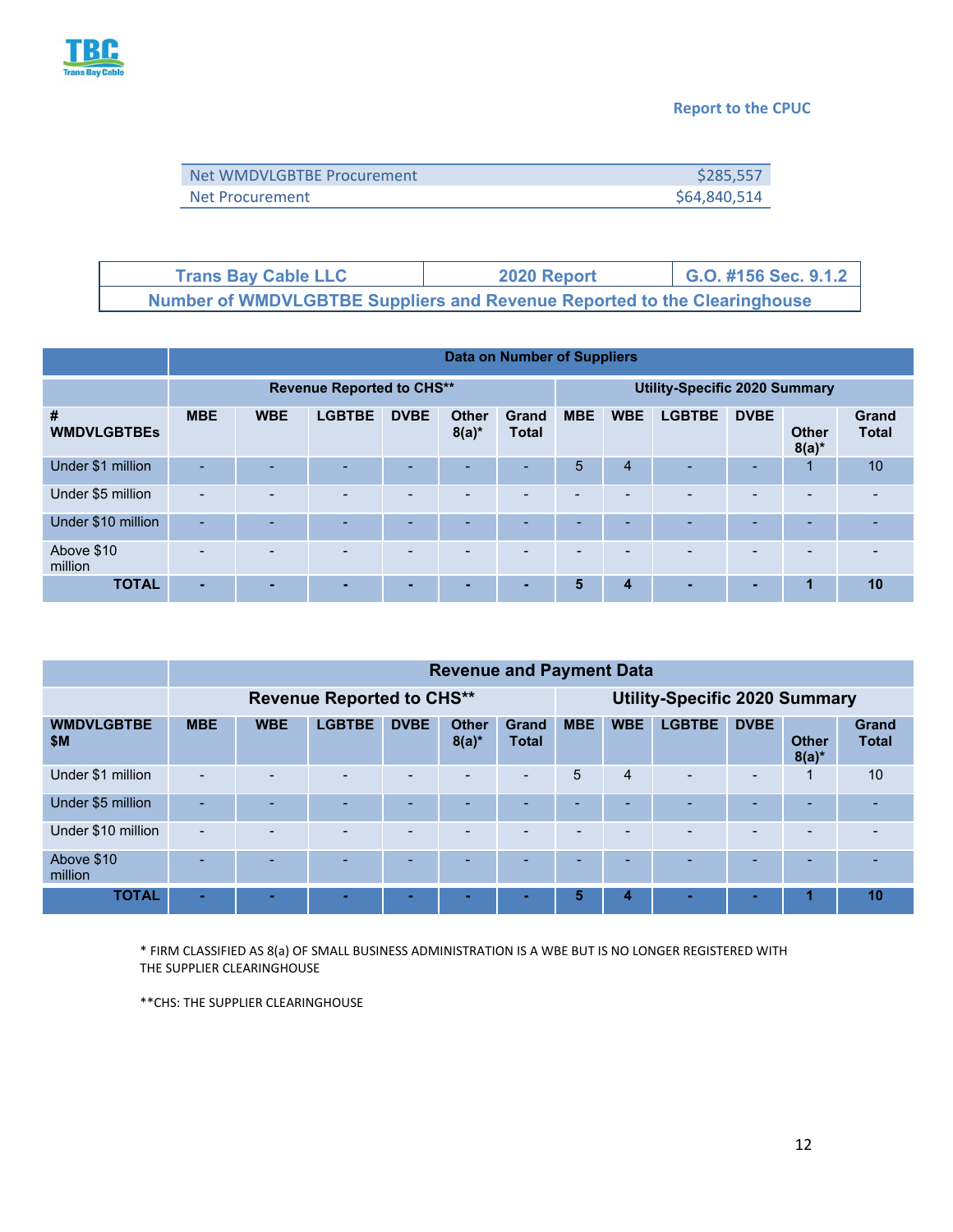

| <b>Trans Bay Cable LLC</b>                    | 2020 Report | G.O. #156 Sec. 9.1.2 |  |  |  |  |  |
|-----------------------------------------------|-------------|----------------------|--|--|--|--|--|
| <b>WMDVLGBTBEs with CA Majority Workforce</b> |             |                      |  |  |  |  |  |

TBC does not have sufficient information to report on whether the majority of the workforce of its WMDVLGBTBEs are working in California. However, TBC does note that the overwhelming majority of its WMDVLGBTBE vendors are based in California.

#### **9.1.3 Itemization of WMDVLGBTBE Program Expenses**

| <b>Trans Bay Cable LLC</b> | 2020 Report                        | G.O. #156 Sec. 9.1.3 |  |  |  |
|----------------------------|------------------------------------|----------------------|--|--|--|
|                            | <b>WMDVLGBTBE Program Expenses</b> |                      |  |  |  |

While expenses may have been incurred for activities in support of GO 156, such expenses are not tracked by the company and none of the expenses, if any, would be solely attributable to those activities. A variety of TBC employees contribute to TBC's Program, in particular the members of the Operations, IT and Engineering Department.

| <b>Expense Category</b>        | <b>Year (Actual)</b> |
|--------------------------------|----------------------|
| Wages                          |                      |
| <b>Other Employee Expenses</b> |                      |
| <b>Program Expenses</b>        |                      |
| <b>Reporting Expenses</b>      |                      |
| Training                       |                      |
| Consultants                    |                      |
| Other                          |                      |
| Total                          |                      |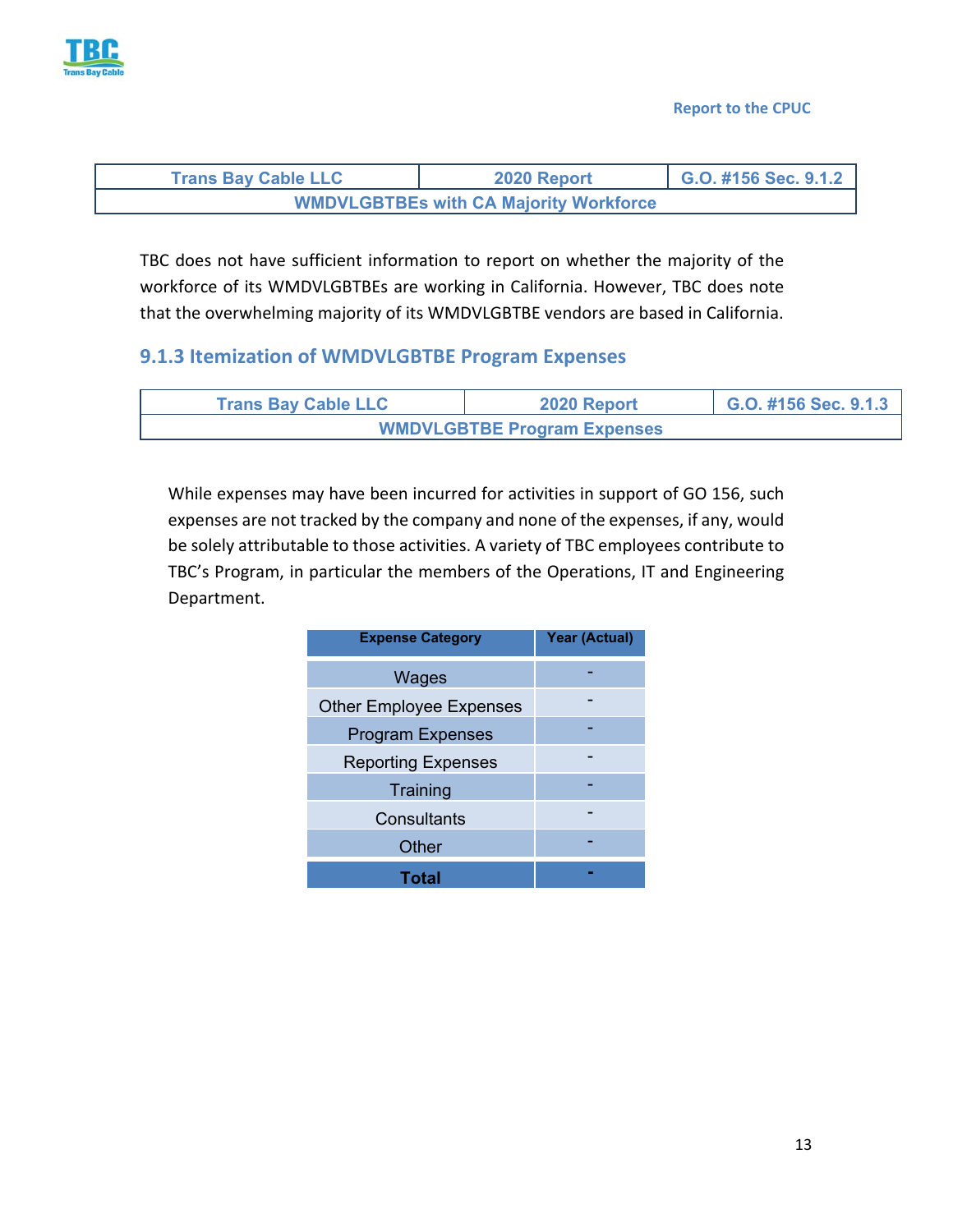

#### **9.1.4 Progress in Meeting or Exceeding Set Goals**

| <b>Trans Bay Cable LLC</b> | 2020 Report                                       | $\big $ G.O. #156 Sec. 9.1.4 |
|----------------------------|---------------------------------------------------|------------------------------|
|                            | <b>Progress in Meeting or Exceeding Set Goals</b> |                              |

TBC did not meet its 2020 WMDVLGBTBE Procurement Goals, coming in at 0.44% while its target goal was 5.0%. 2020 marks only the second time in the past five years where TBC did not reach or exceed its overall target annual goal. TBC previously notes that while its total diversity spend increased in 2016 and 2017, the overwhelming majority of that spend was driven by atypical non‐recurring projects which were awarded to one diverse business enterprise. In 2020, overall procurement increased and was driven by spend particular to TBC's transmission system, which utilizes proprietary HVDC technology developed by Siemens and the procurement of marine resources. In fact, both procurement streams accounted for approximately 76% of TBC's 2020 overall procurement, and procurement with Siemens, driven by system upgrades, accounted for approximately 54% of overall procurement.

TBC experienced a few other challenges which impacted its ability to meet projected goals. TBC was challenged getting bids from diverse vendors for projects not already contracted. Many solicited diverse vendors declined to participate in the request for proposal process which in turn limited the opportunities for TBC to increase diverse vendor spend. Vendors either did not respond, had other work, or were uninterested in submitting a proposal. Additionally, several suitable vendors for specific needs did not service the area in which TBC operates which also limited opportunities to increase diverse spend.

In July 2019, TBC became an indirect subsidiary of NextEra Energy Transmission, LLC. As a result, TBC's procurement converted to management by a centralized procurement office which processes procurement needs for TBC and many of its new affiliates. With availability of access to greater corporate resources, certain services which were formerly procured with third‐party vendors are now fulfilled with in-house resources or corporate-wide service providers. Lastly, the emplaced corporate‐wide procurement schema does not track Tier 2 spend which impedes TBC's ability to analyze subcontractor spend and thus impacts reporting metrics for diverse procurement.

However, it should be noted that TBC's cumulative WMDVLGBTBE spend is significantly higher than reported, as some diverse vendors were not certified by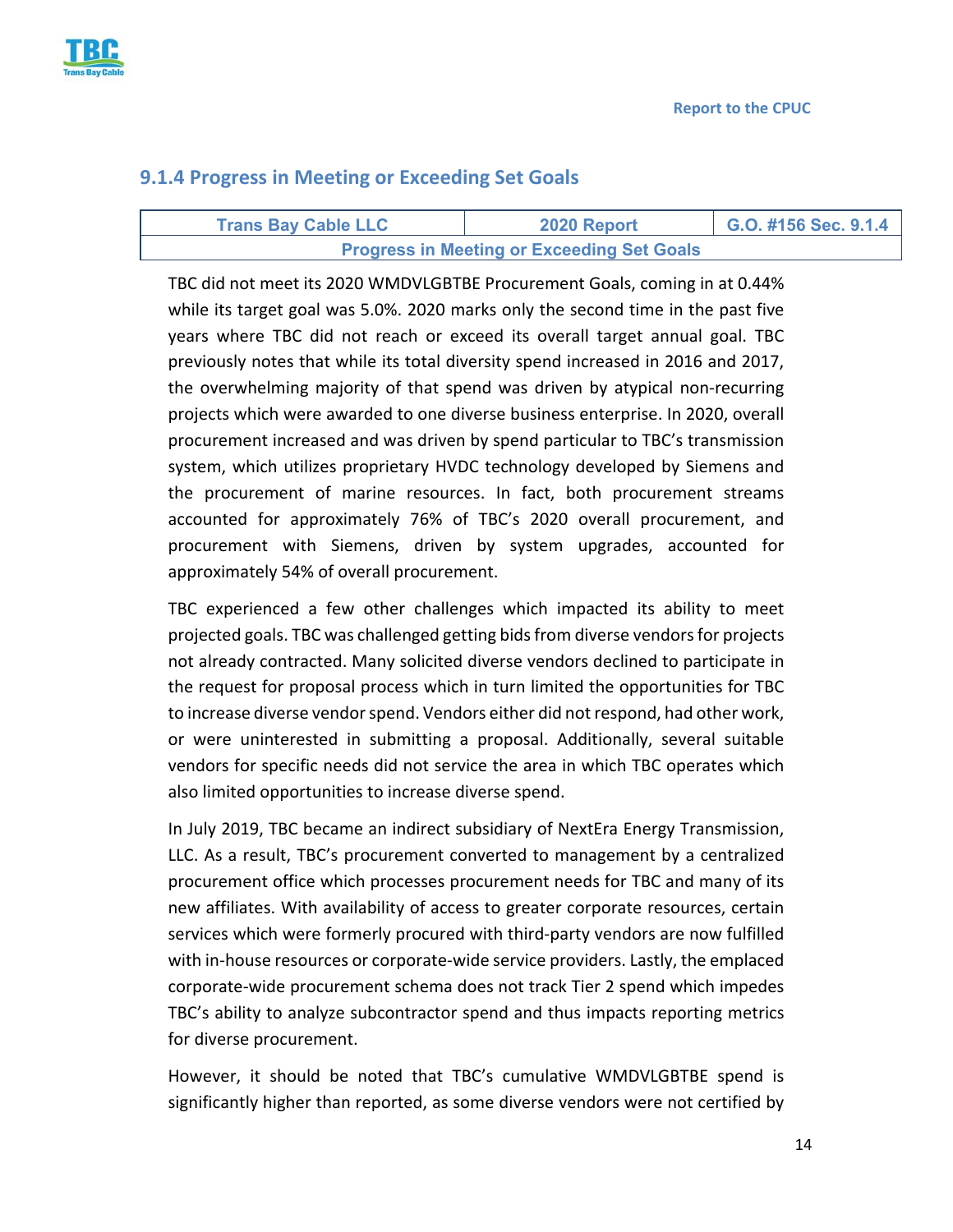

the Supplier Clearinghouse, did not desire to become certified, or did not achieve certification until sometime after they were engaged; and therefore, those amounts could not be included in TBC's 2020 totals. TBC continues to encourage and offer assistance to all vendors who meet the qualifications of the Supplier Clearinghouse to apply for certification. The Company was successful in having five vendors become Supplier Clearinghouse certified in 2020 and will continue to utilize those vendors in 2021.

If all WMDVLGBTBEs used by TBC were certified, TBC would have increased its 2020 WMDVLGBTBE Procurement Results from \$285,557 to approximately \$6,188,845, thereby increasing the overall percentage from 0.44% to 9.54%.

| <b>Trans Bay Cable LLC</b>                  | 2020 Report    | G.O. #156 Sec. 9.1.4 |           |  |  |  |  |  |  |
|---------------------------------------------|----------------|----------------------|-----------|--|--|--|--|--|--|
| <b>WMDVLGBTBE Results and Goals</b>         |                |                      |           |  |  |  |  |  |  |
| <b>Category</b>                             | 2020           | <b>2020 Goals</b>    | 2020      |  |  |  |  |  |  |
|                                             | <b>Results</b> |                      | Results*  |  |  |  |  |  |  |
| <b>Minority Men</b>                         | 0.34%          |                      | 9.38%     |  |  |  |  |  |  |
| Minority Women                              | $>0.00\%$      | $\qquad \qquad$      | $>0.00\%$ |  |  |  |  |  |  |
| Minority Business Enterprise (MBE)          | 0.35%          | 1.00%                | 9.38%     |  |  |  |  |  |  |
| Female Business Enterprise (WBE)            | 0.09%          | 3.00%                | 0.16%     |  |  |  |  |  |  |
| <b>LGBT Business Enterprise (LGBTBE)</b>    |                | 0.5%                 |           |  |  |  |  |  |  |
| Disabled Veteran Business Enterprise (DVBE) |                | 0.5%                 |           |  |  |  |  |  |  |
| <b>TOTAL WMDVLGBTBE</b>                     | 0.44%          | 5.0%                 | 9.54%     |  |  |  |  |  |  |

\*Results if all WMDVLGBTBEs used by TBC were certified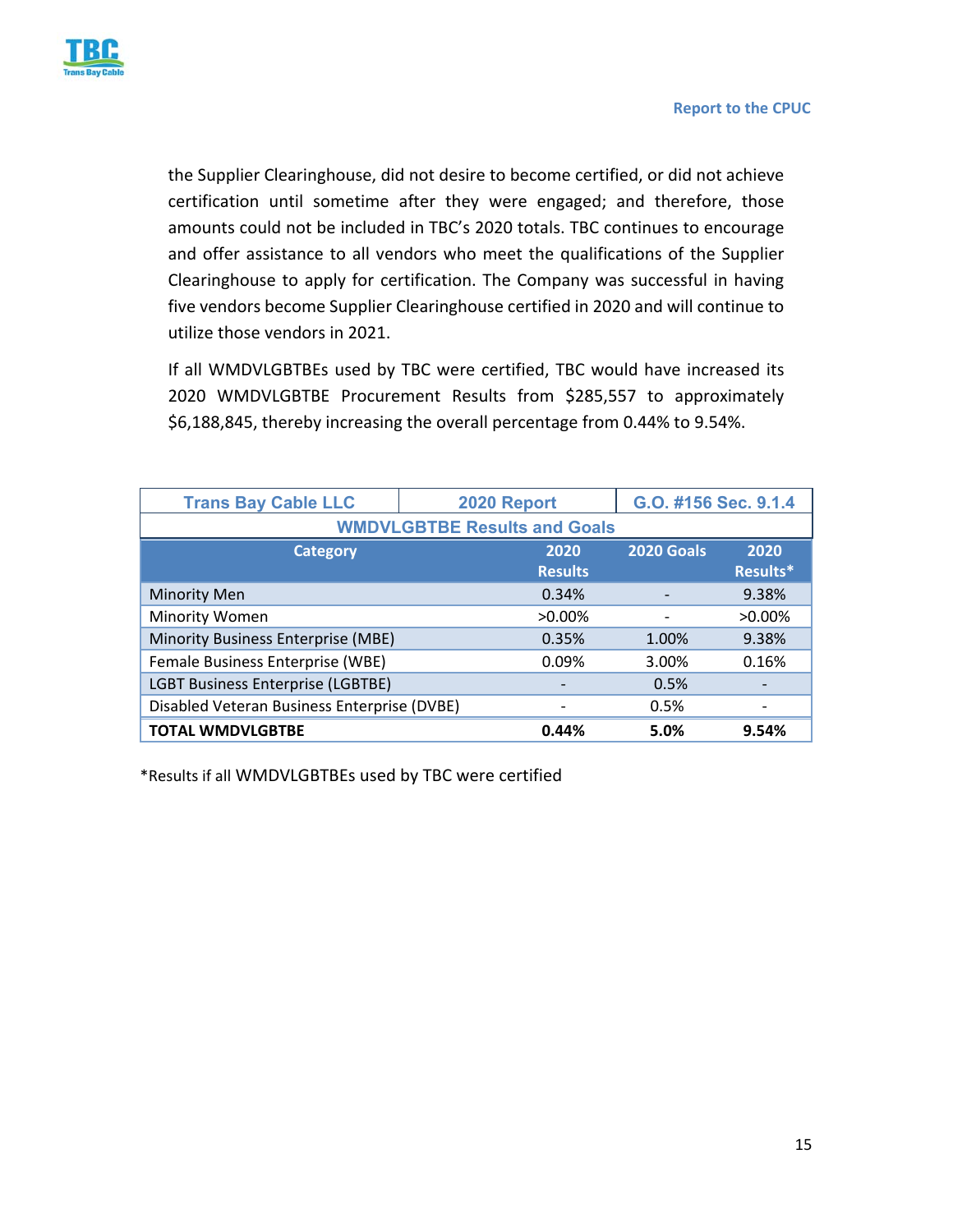



\* Column reflects TBC's WMDVLGBTBE spend if the additional eligible vendors were registered with the CPUC.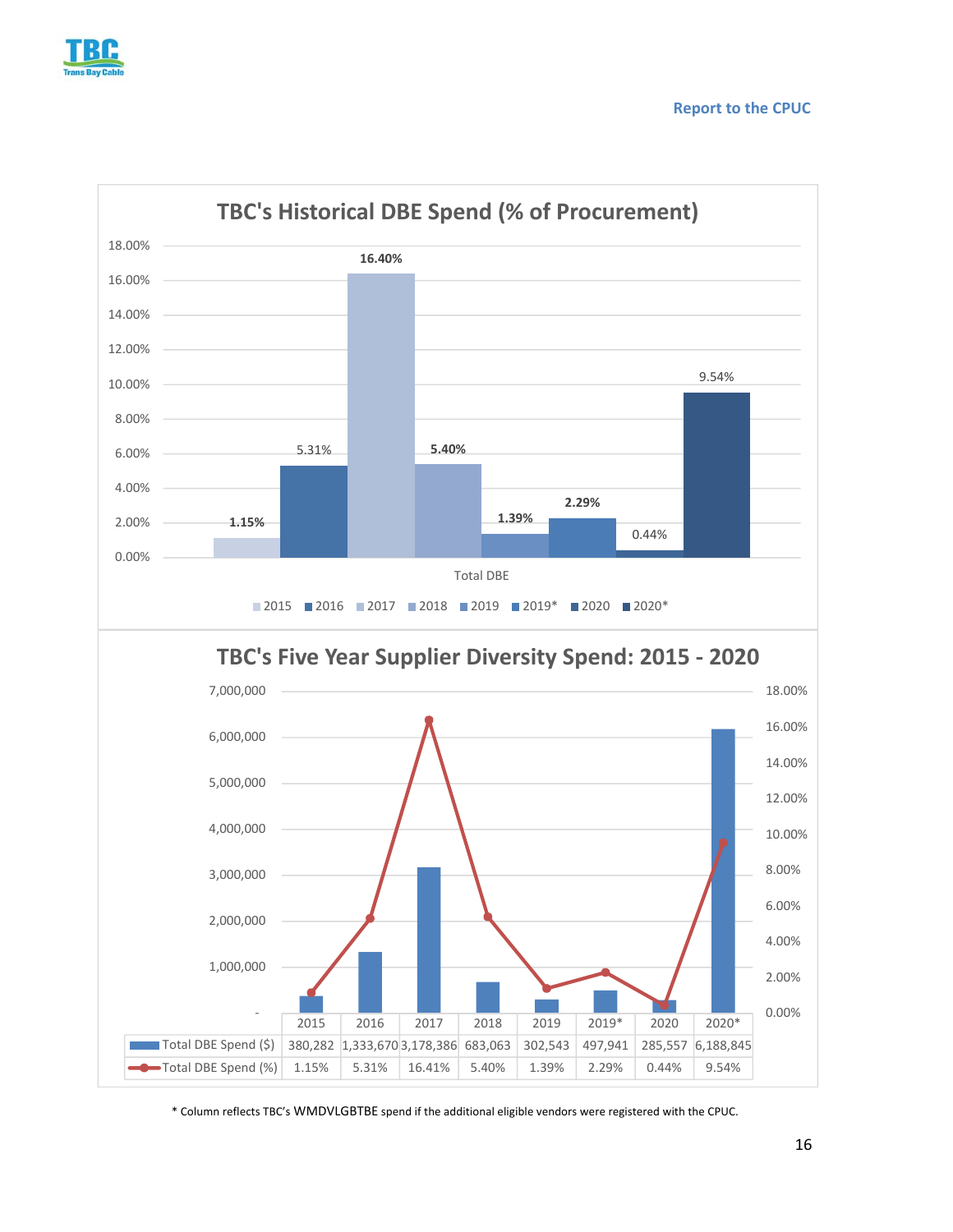**Report to the CPUC** 



| <b>Trans Bay Cable LLC</b> | 2020 Report | G.O. #156 Sec. 9.1.5 |
|----------------------------|-------------|----------------------|

# **Prime Contractor Utilization of WMDVLGBTBE Subcontractors**

**9.1.5 Summary of Prime Contractor Utilization of WMDVLGBTBE Subcontractors** 

In 2020, TBC continued to encourage all its Prime Contractors to utilize WMDVLGBTBE subcontractors. TBC's Responsible Vendor section of its Purchase Order Terms and Conditions states:

"In connection with the performance of work under this Agreement, Seller [or Contractor or Vendor] agrees to operate in an ethical and socially responsible manner which means that Seller [or Contractor or Vendor]… engages and includes Female, minority, disabled veterans, lesbian, gay, bisexual and transgender business enterprises for subcontracting opportunities when feasible."

Additionally, agreements for services contain the following language:

"Contractor recognizes that TBC is a California public utility that participates in the California Public Utilities Commission ("CPUC")'s initiative to increase the utilization of woman, minority, service‐disabled veterans, lesbian, gay, bisexual and transgendered owned businesses in accordance with the CPUC's General Order No. 156. As such, when seeking bids for subcontracts, TBC strongly encourages Contractor to recruit and utilize businesses that are *registered* with the CPUC‐supervised Supplier Clearinghouse. TBC directs Contractor to the Supplier Clearinghouse (*www.thesupplierclearinghouse.com*) for a database of potential subcontractors and further information. Contractor may seek assistance from TBC in connection with accessing the Supplier Clearinghouse and recruitment of the businesses referenced above. Contractor is also strongly encouraged to set a goal for the percentage of subcontracting opportunities awarded to businesses owned by women, minorities, service-disabled veterans, lesbian, gay, bisexual and transgendered persons."

This language is also replicated in contracts utilized by centralized procurement when seeking products and services for TBC.

As noted above, after July 2019, TBC's procurement became managed by a centralized procurement office that manages procurement for TBC and many of its affiliates. The emplaced corporate‐wide procurement schema does not track Tier 2 spend which impedes TBC's ability to analyze subcontractor spend and thus impacts reporting metrics for subcontractor diverse procurement.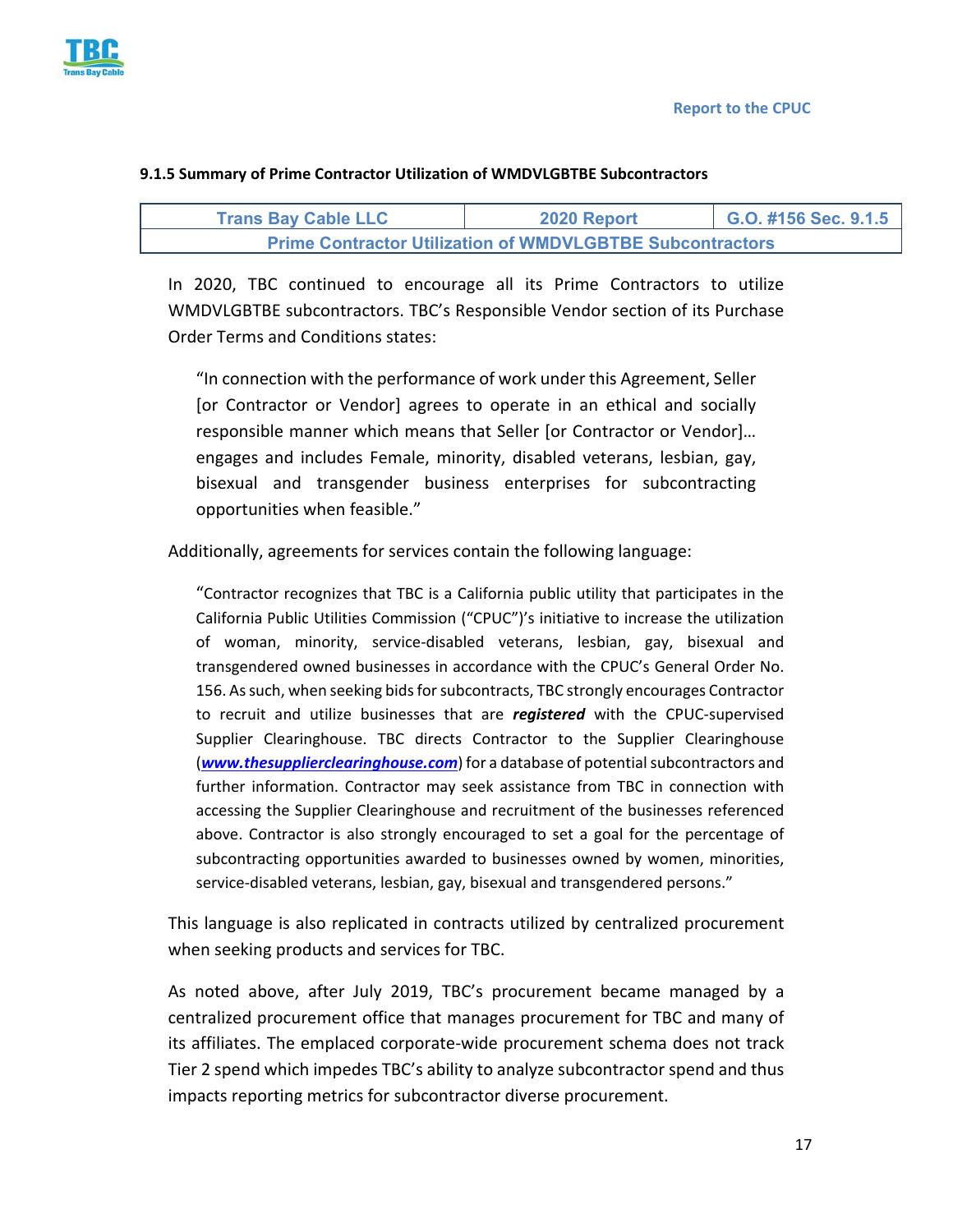

#### **Report to the CPUC**

| <b>Trans Bay Cable LLC</b>                                                  | 2020 Report | $\big $ G.O. #156 Sec. 9.1.5 |
|-----------------------------------------------------------------------------|-------------|------------------------------|
| <b>Summary of Prime Contractor Utilization of WMDVLGBTBE Subcontractors</b> |             |                              |

|                     | Minority<br><b>Male</b> | <b>Minority</b><br>Female | <b>Minority</b><br><b>Business</b><br><b>Enterprise</b><br>(MBE) | Women<br><b>Business</b><br><b>Enterprise</b><br>(WBE) | Lesbian,<br>Gay,<br>Bisexual,<br><b>Transgender</b><br><b>Business</b><br><b>Enterprise</b><br>(LGBTBE) | <b>Disabled</b><br><b>Veterans</b><br><b>Business</b><br><b>Enterprise</b><br>(DVBE) | Other<br>$8(a)^*$ | <b>TOTAL</b><br><b>WMDVLGBTBE</b> |
|---------------------|-------------------------|---------------------------|------------------------------------------------------------------|--------------------------------------------------------|---------------------------------------------------------------------------------------------------------|--------------------------------------------------------------------------------------|-------------------|-----------------------------------|
| Direct \$           | 222,647                 | 3,577                     |                                                                  | 57,733                                                 | $\overline{\phantom{a}}$                                                                                |                                                                                      | \$1,600           | \$285,557                         |
| Subcontracting \$** |                         |                           |                                                                  | $\blacksquare$                                         | $\overline{\phantom{0}}$                                                                                |                                                                                      | ۰                 |                                   |
| Total \$            | 222.647                 | 3,577                     | $\overline{\phantom{0}}$                                         | 57,733                                                 | $\overline{\phantom{a}}$                                                                                | $\overline{\phantom{a}}$                                                             | \$1,600           | \$285,557                         |

| Direct %         | -                        | $\overline{\phantom{0}}$ | $\overline{\phantom{0}}$ | $\overline{\phantom{0}}$ | $\overline{\phantom{a}}$ |        | >0.00  | 0.44%    |
|------------------|--------------------------|--------------------------|--------------------------|--------------------------|--------------------------|--------|--------|----------|
| Subcontracting % | $\overline{\phantom{a}}$ | $\overline{\phantom{0}}$ | $\qquad \qquad$          |                          |                          |        | $\sim$ |          |
| Total %          | -                        |                          | $\overline{\phantom{0}}$ | $\overline{\phantom{0}}$ | $\sim$                   | $\sim$ | >0.00  | $0.44\%$ |

Net Procurement \$64,840,514

\* FIRM CLASSIFIED AS 8(a) OF SMALL BUSINESS ADMINISTRATION IS A WBE BUT IS NO LONGER REGISTERED WITH THE SUPPLIER CLEARINGHOUSE

\*\* FOR 2020 TBC DID NOT HAVE THE ABILITY TO TRACK SUBCONTRACTOR SPEND, AS A RESULT THERE IS NO REPORTABLE DATA.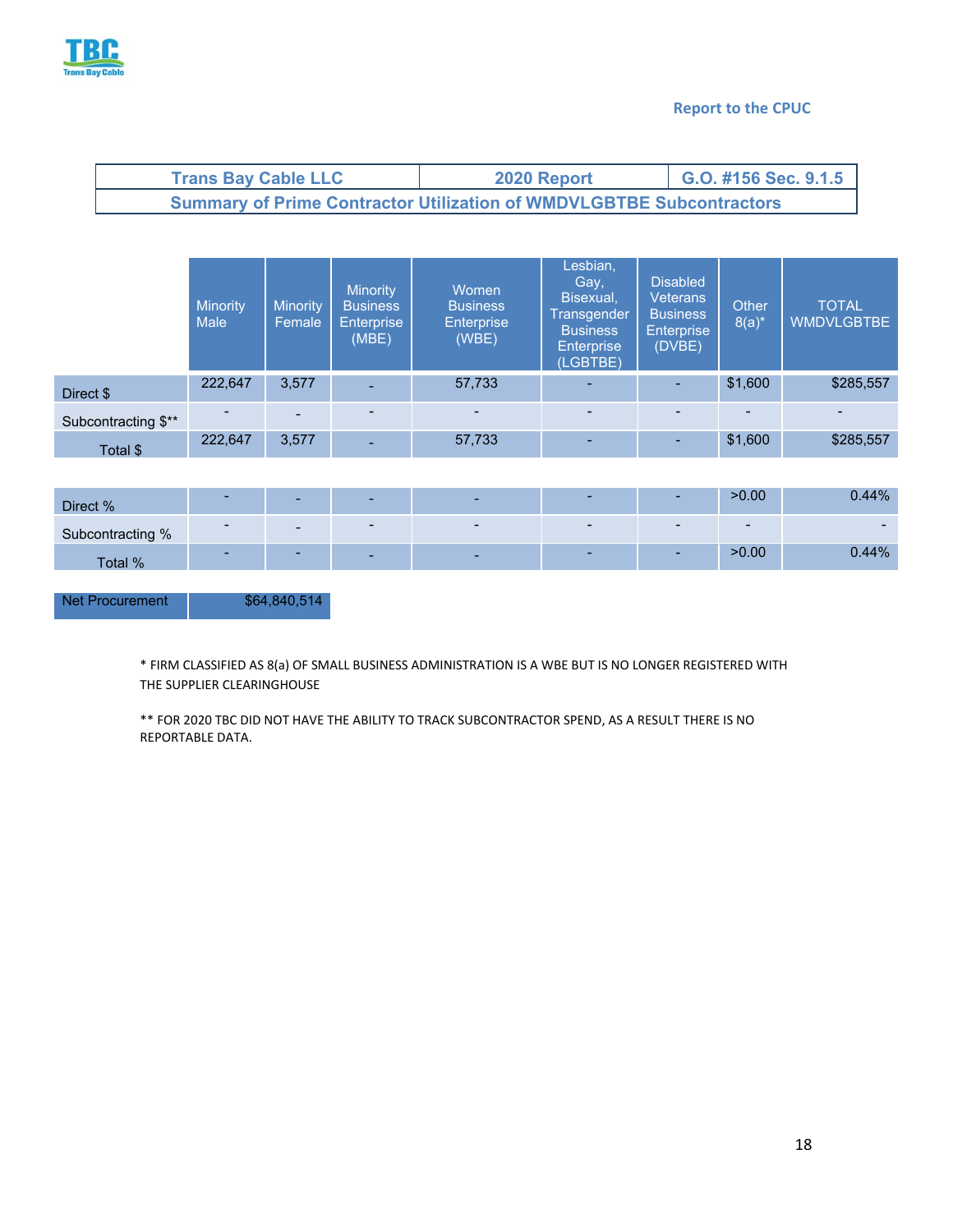

### **9.1.6 WMDVLGBTBE Complaints Received**

| <b>Trans Bay Cable LLC</b>                                       | 2020 Report | G.O. #156 Sec. 9.1.6 |
|------------------------------------------------------------------|-------------|----------------------|
| <b>List of WMDVLGBTBE Complaints Received and Current Status</b> |             |                      |

TBC did not receive any WMDVLGBTBE complaints in 2020.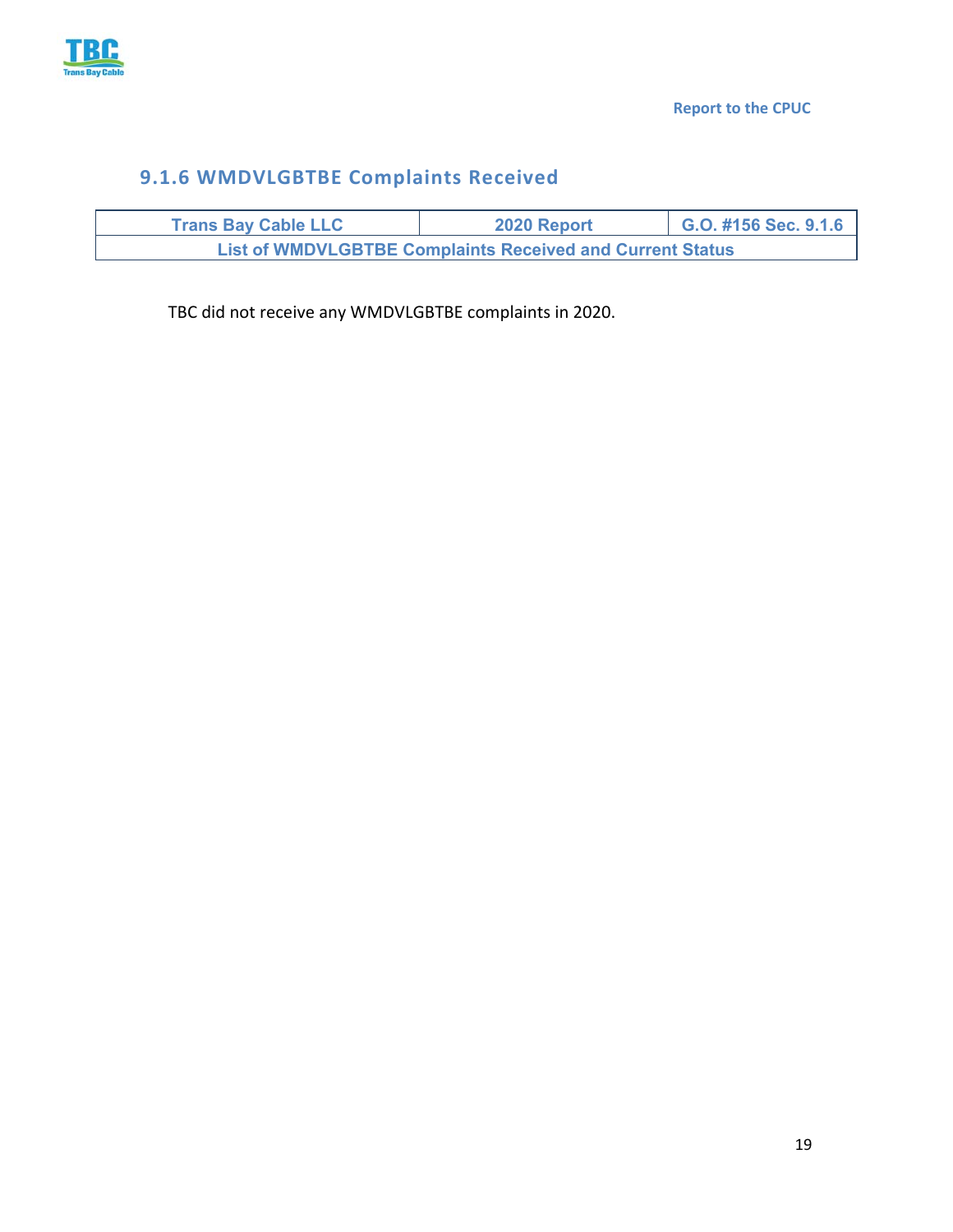

#### **9.1.7 Recruitment Efforts in Underutilized Areas**

| <b>Trans Bay Cable LLC</b>                                                   | 2020 Report | G.O. #156 Sec. 9.1.7 |
|------------------------------------------------------------------------------|-------------|----------------------|
| <b>Efforts to Recruit WMDVLGBTBE Suppliers in Low Utilization Categories</b> |             |                      |

TBC recognizes the importance of increasing WMDVLGBTBE utilization in areas with traditionally low representation in the utility industry, such as legal, financial and business consulting services. For 2020, TBC has identified a total of \$419,994 on services by traditionally underrepresented groups in the areas of legal, financial and business consulting services. TBC notes that actual spend may be higher than \$419,994 but in some cases either specific rates for diverse persons were not available or the work performed was not on a time and materials basis. However, with the availability of greater access to corporate resources, certain services which were formerly outsourced to third-party vendors are now fulfilled with inhouse corporate resources.

TBC strives to develop and maintain relationships with diverse attorneys at majority-owned law firms. In 2020, TBC spent \$311,455 with diverse attorneys at majority‐owned law firms.

|                       |                              | <b>Diverse Attorneys</b><br>at Majority-owned<br><b>Law Firm Spend</b> |
|-----------------------|------------------------------|------------------------------------------------------------------------|
| Minority              | Asian-Pacific                |                                                                        |
| Male                  | African-American             |                                                                        |
|                       | Hispanic                     | \$8,543                                                                |
|                       | <b>Native American</b>       |                                                                        |
|                       | Other                        |                                                                        |
|                       | <b>Total Minority Male</b>   | \$8,543                                                                |
| Minority              | Asian-Pacific                |                                                                        |
| Female                | African-American             | \$18,797                                                               |
|                       | Hispanic                     |                                                                        |
|                       | Native American              |                                                                        |
|                       | Other                        |                                                                        |
|                       | <b>Total Minority Female</b> | \$18,797                                                               |
| <b>Total Minority</b> |                              | \$27,340                                                               |
| Female                |                              | \$284,115                                                              |

#### Legal Services Billed in 2020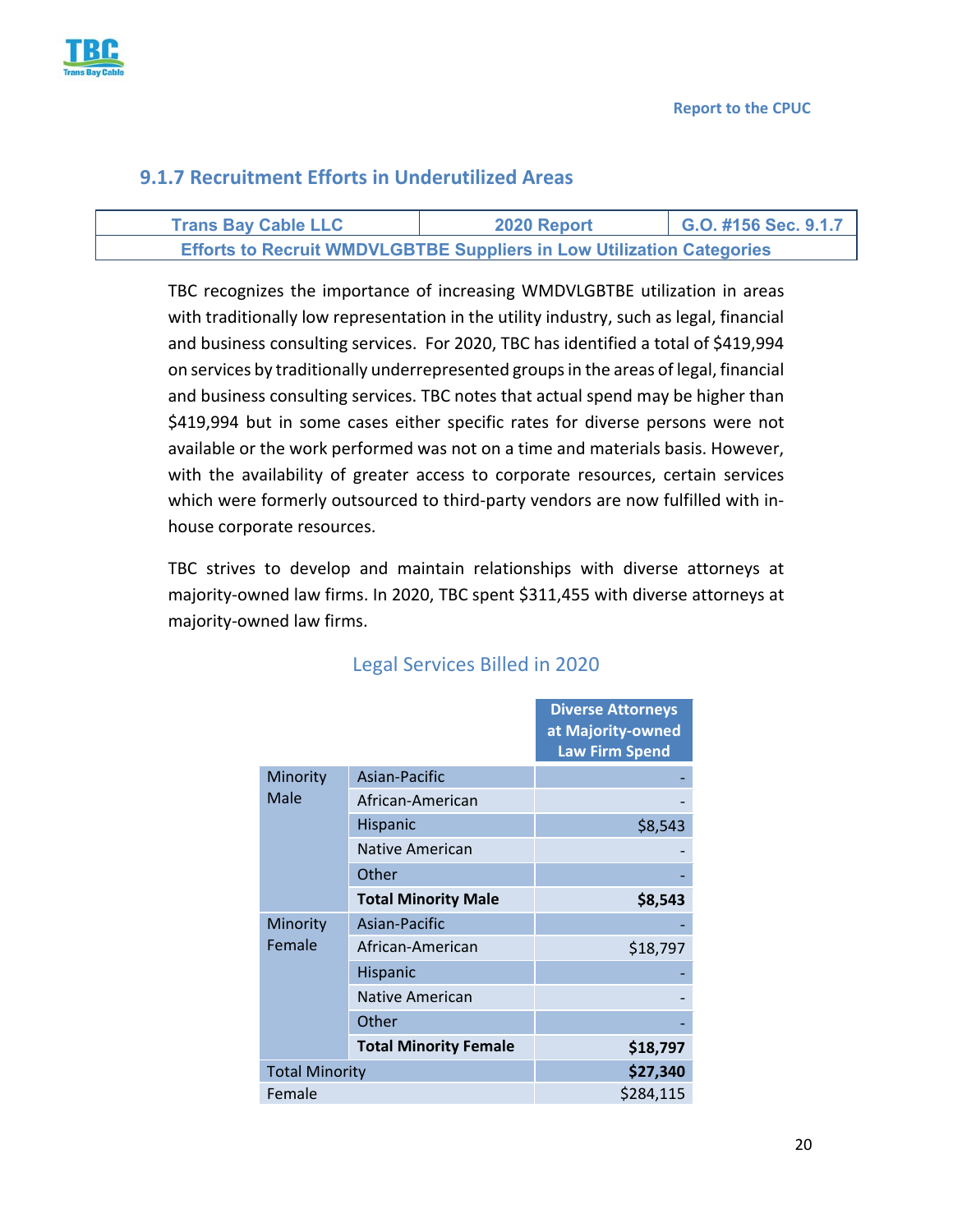

**TOTAL DIVERSE SPEND 1999 120 120 1311,455** 

TBC also utilized traditionally underrepresented persons in the Business Consulting Services sector which TBC categorizes as includes business, compliance, information technology and engineering consulting services. TBC spent \$108,539 utilizing the services of traditionally underrepresented groups at majority-owned businesses which provide Business Consulting Services.

|                                    |                        | <b>Diverse Spend with</b><br><b>Majority-owned</b><br><b>Business Consulting</b><br><b>Services</b> |
|------------------------------------|------------------------|-----------------------------------------------------------------------------------------------------|
| <b>Minority Male</b>               | Asian-Pacific          | \$65,915                                                                                            |
|                                    | African-American       |                                                                                                     |
|                                    | Hispanic               |                                                                                                     |
|                                    | Native American        |                                                                                                     |
|                                    | Other                  |                                                                                                     |
| Minority                           | Asian-Pacific          | \$37,513                                                                                            |
| Female                             | African-American       |                                                                                                     |
|                                    | Hispanic               |                                                                                                     |
|                                    | <b>Native American</b> |                                                                                                     |
|                                    | Other                  |                                                                                                     |
| <b>Unclassified Minority Spend</b> |                        |                                                                                                     |
| <b>Total Minority</b>              |                        | \$103,428                                                                                           |
| Female                             |                        | \$5,111                                                                                             |
| <b>TOTAL DIVERSE SPEND</b>         |                        | \$108,539                                                                                           |

#### Business Consulting Services Billed in 2020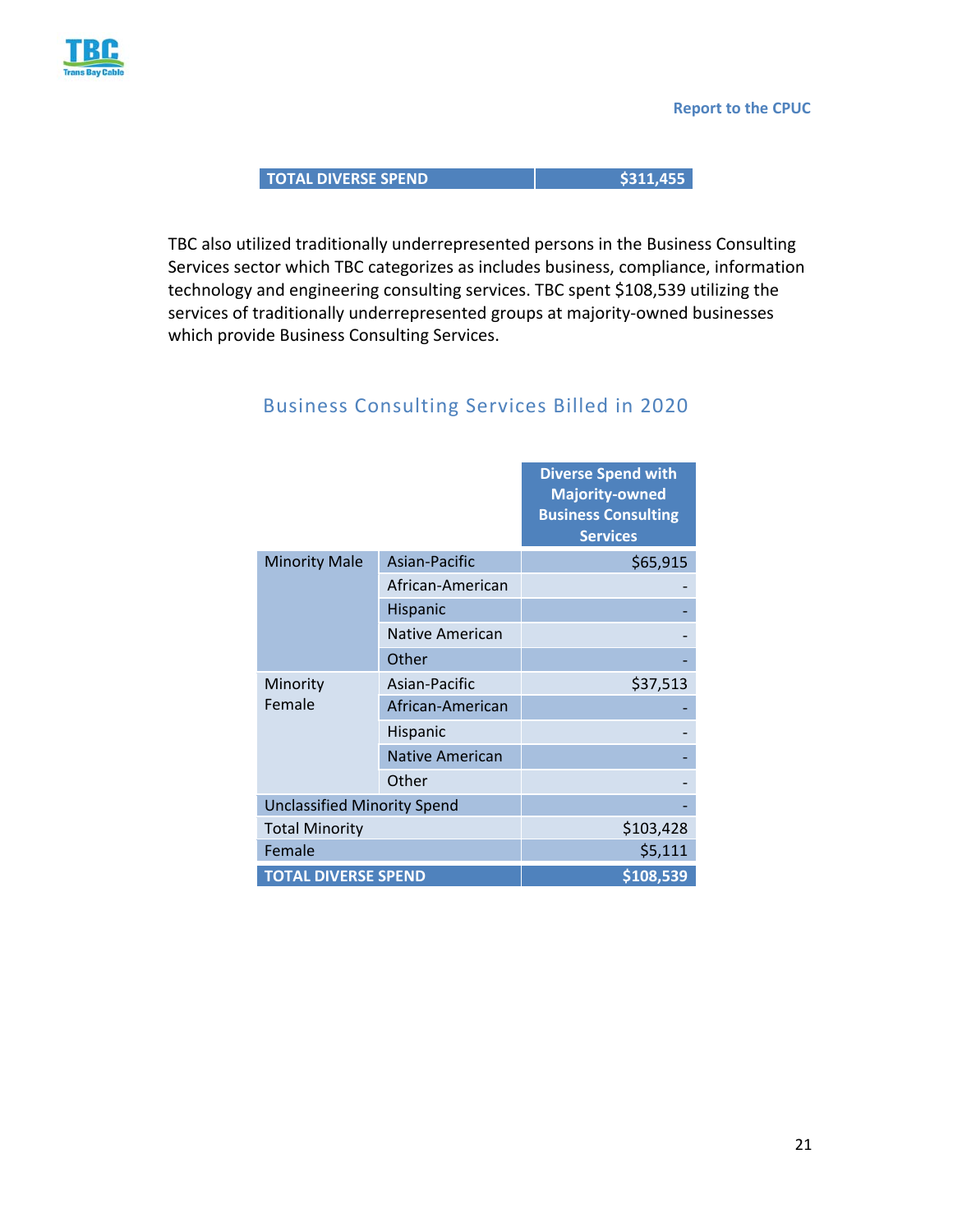

#### **9.1.11 WMDVLGBTBE Fuel Procurement**

| <b>Trans Bay Cable LLC</b>         | 2020 Report | G.O. #156 Sec. 9.1.11 |
|------------------------------------|-------------|-----------------------|
| <b>WMDVLGBTBE Fuel Procurement</b> |             |                       |

TBC only engages in electric transmission and thus fuel or energy procurement is not a part of TBC's normal core business. TBC does however maintain emergency generators on site which are designated for use in emergency situations and therefore are not operated during the normal course of business. TBC also maintains some other standby equipment for use with cable maintenance which utilizes fuel. TBC purchases the limited quantities of fuel needed to maintain its emergency generators and other standby equipment from a woman‐owned business enterprise (WBE) and has done so since 2016. In 2020, TBC spent \$439 in fuel procurement, the entire sum of which was spent with this WBE.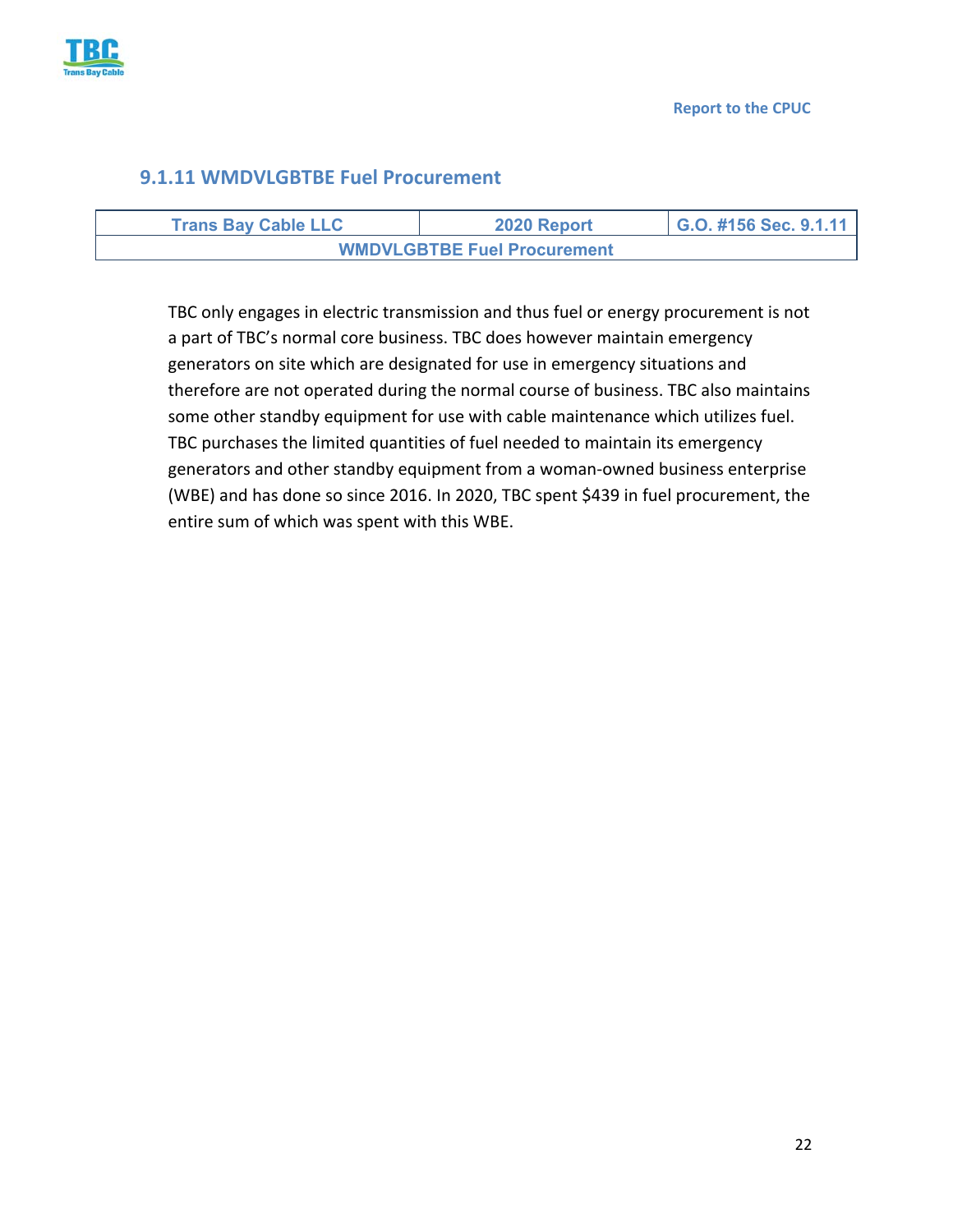

# 2021 Annual Plan

#### **10.1.1 WMDVLGBTBE Short‐, Mid‐, and Long‐Term Goals**

| <b>Trans Bay Cable LLC</b> | 2020 Report                                              | G.O. #156 Sec. 10.1.1 |
|----------------------------|----------------------------------------------------------|-----------------------|
|                            | <b>WMDVLGBTBE Annual SHORT, MID, AND LONG-TERM Goals</b> |                       |

As a small, single asset utility with a unique facility that operates with proprietary technology, it is challenging for TBC to provide specific procurement goals as needs vary drastically from year to year. TBC's needs vary greatly from those of traditional public utilities. Significant procurement continues to be driven by specialized needs owing to the uniqueness of TBC's transmission system. As observed in 2020, over 50% of total procurement went to Siemens, the developer of the transmission system's technology. Moreover, as TBC's specific capital procurement needs vary year to year there is not the consistency in opportunities commonly observed with traditional utilities which leads to peaks and valleys in diverse vendor procurement performance.

However, TBC continues to and makes a concerted effort to increase not only spend with diverse vendors but the number of utilized diverse vendors. As TBC changed indirect ownership, its procurement needs are now managed by a centralized procurement office which conducts procurement for TBC and many of its new affiliates. While TBC may have access to a wider pool of diverse‐owned businesses, this does not directly correlate to a number of such businesses may not be registered in the Supplier Clearinghouse. It is unclear how this may affect TBC's Supplier Clearinghouse‐certified procurement and in turn program performance going forward. However, as shown in this report, TBC is committed to continuing efforts to employ the services of diverse and traditionally underrepresented groups and business; and increasing competitiveness in sourcing products and opportunities when and where they arise. Moreover, TBC has utilized the Supplier Clearinghouse and its own efforts to identify new diverse vendors with whom to partner and has engaged some of these vendors already for procurement opportunities in 2021.

Based on the foregoing, TBC's 2021 WMDVLGBTBE program goals are stated below: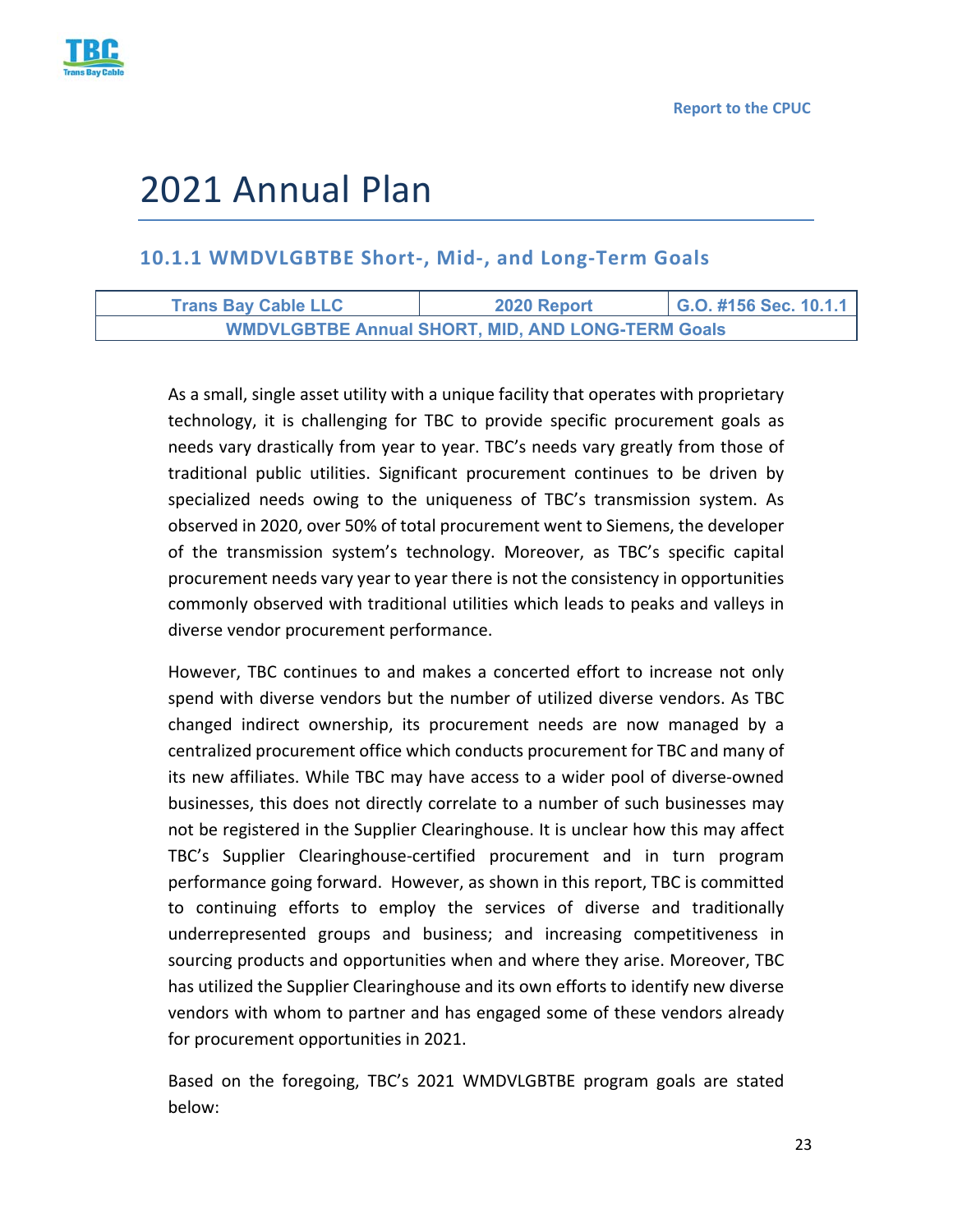

### 2021 Strategic Program Goals

| <b>Short-, Mid-, and Long-Term Goals</b>    | <b>Short Term</b><br>(2021) | <b>Mid Term</b><br>(2023) | <b>Long Term</b><br>(2025) |
|---------------------------------------------|-----------------------------|---------------------------|----------------------------|
| Minority Business Enterprise (MBE)          | 1%                          | 2%                        | 2.5%                       |
| Female Business Enterprise (WBE)            | 3%                          | 4%                        | 4.5%                       |
| Disabled Veteran Business Enterprise (DVBE) | 0.5                         | 0.5%                      | 0.5%                       |
| <b>LGBT Business Enterprise (LBE)</b>       | 0.5                         | 0.5%                      | 1.0%                       |
| <b>TOTAL WMDVLGBTBE GOAL</b>                | 5 %                         | 7%                        | 8.5%                       |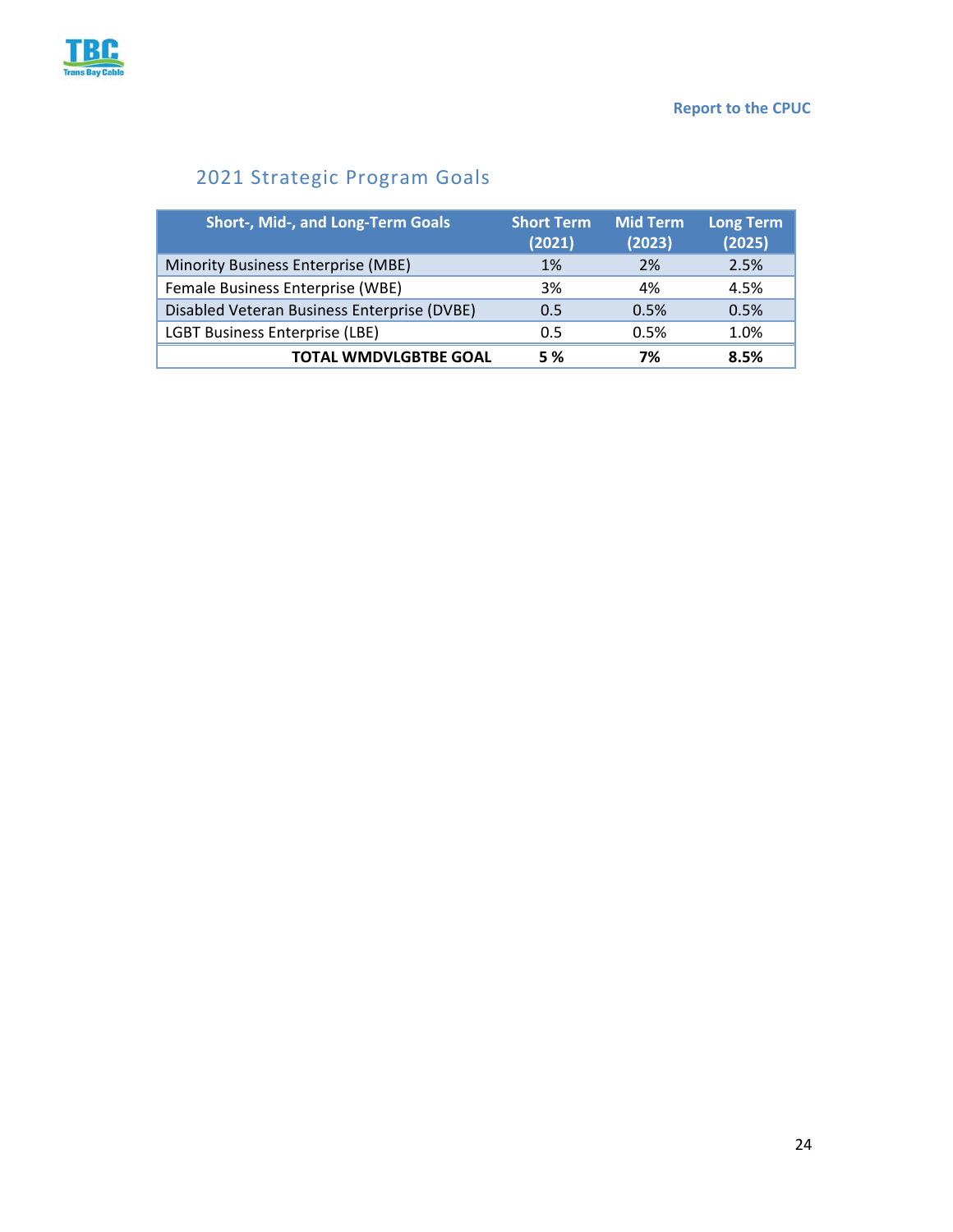

#### **10.1.2 Planned Program Activities**

| <b>Trans Bay Cable LLC</b>                                              | 2020 Report | G.O. #156 Sec. 10.1.2 |
|-------------------------------------------------------------------------|-------------|-----------------------|
| <b>WMDVLGBTBE Planned Program Activities for the Next Calendar Year</b> |             |                       |

TBC is committed to continue its participation in supplier diversity outreach events in the San Francisco Bay Area. For 2021, TBC's supplier diversity plans include the following strategies to strengthen the Program's results:

#### Planned External Activities

- Participate in local diversity expos, trade-fairs, and conferences.
- Attend various CPUC and utility events, workshops, meetings, forums, webinars, conference calls, etc.
- Encourage existing diverse suppliers to participate in the CPUC's supplier diversity program and register with the CPUC.
- Encourage existing suppliers to recommend that their diverse vendors participate in the CPUC's supplier diversity program and register with the CPUC.

#### Planned Internal Activities

- Provide training to centralize procurement department on CPUC's GO 156 requirements and TBC's Supplier Diversity Policy
- Utilize tools, such as the Supplier Diversity Clearinghouse, to receive bids from a more diverse group of suppliers
- Further educate employees, management, and prime contractors on policies and processes to strengthen the alignment of strategic sourcing and Supplier Diversity
- Clearly communicate TBC's Supplier Diversity Program to its prime contractors
- Assist prime contractors, when available, in developing their supplier diversity plans and goals
- Maximize participation of diverse suppliers for products and services identified to be competitively bid
- Continue to adopt and follow industry best practices scaled for TBC's size and footprint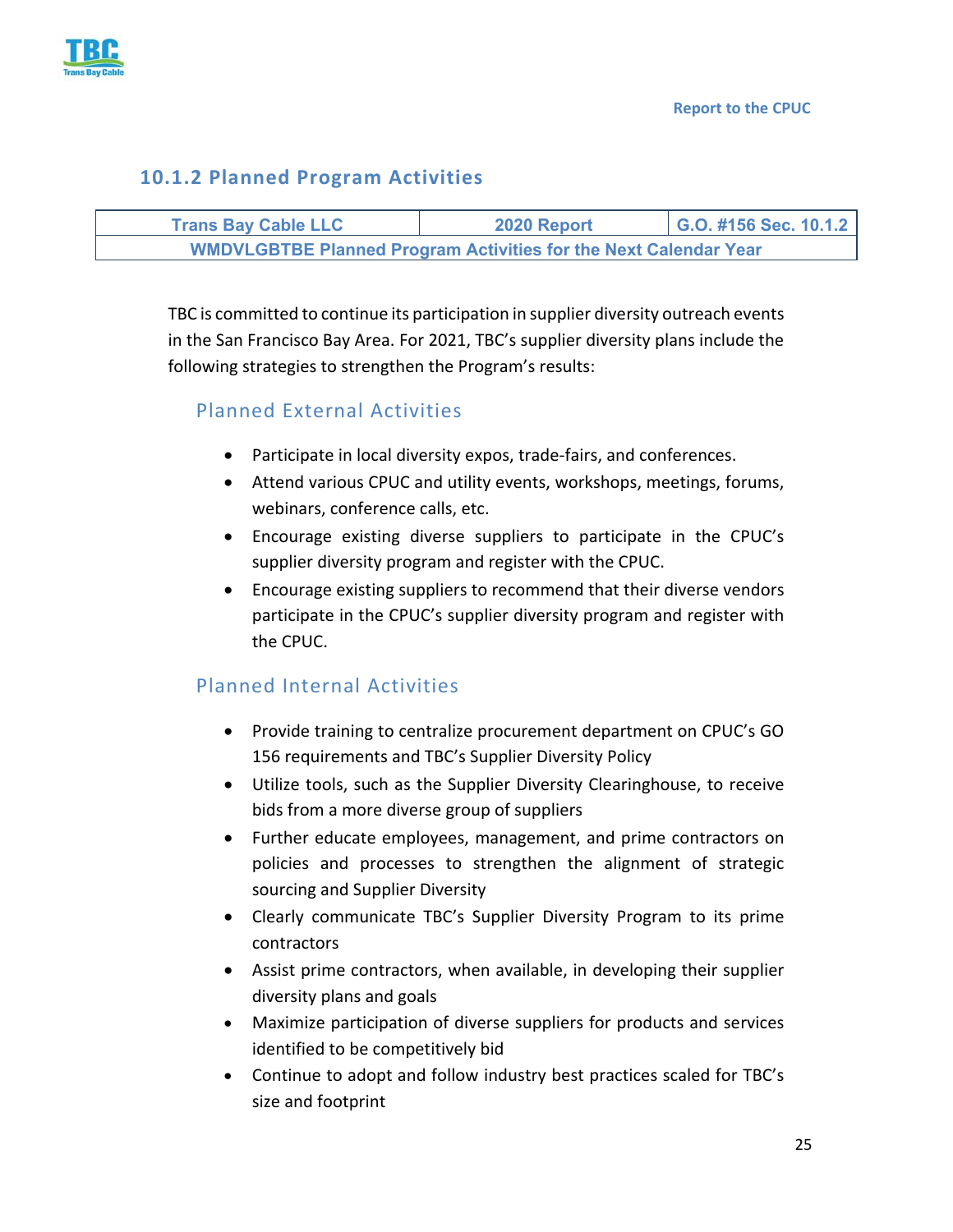

● Develop protocols for tracking Tier 2 spend while a corporate-wide program is being developed

TBC's WMDVLGBTBE recruitment efforts remain on‐going, and TBC will continue its efforts to identify and utilize WMDVLGBTBE suppliers. Recruitment efforts will continue through participation at events such as the CPUC's Small Business Expo and other industry events. Such efforts in Q4 of 2020 has yielded the engagement of at least four certified diverse vendors from whom TBC will procure goods or services from in 2021. Moreover, in January/February 2021, a new Diversity Supplier group was emplaced at the corporate level. TBC plans to leverage the expertise of this group to assist TBC in maturing its diversity supplier program and sourcing diverse vendors to participate in request for proposals for available procurement opportunities.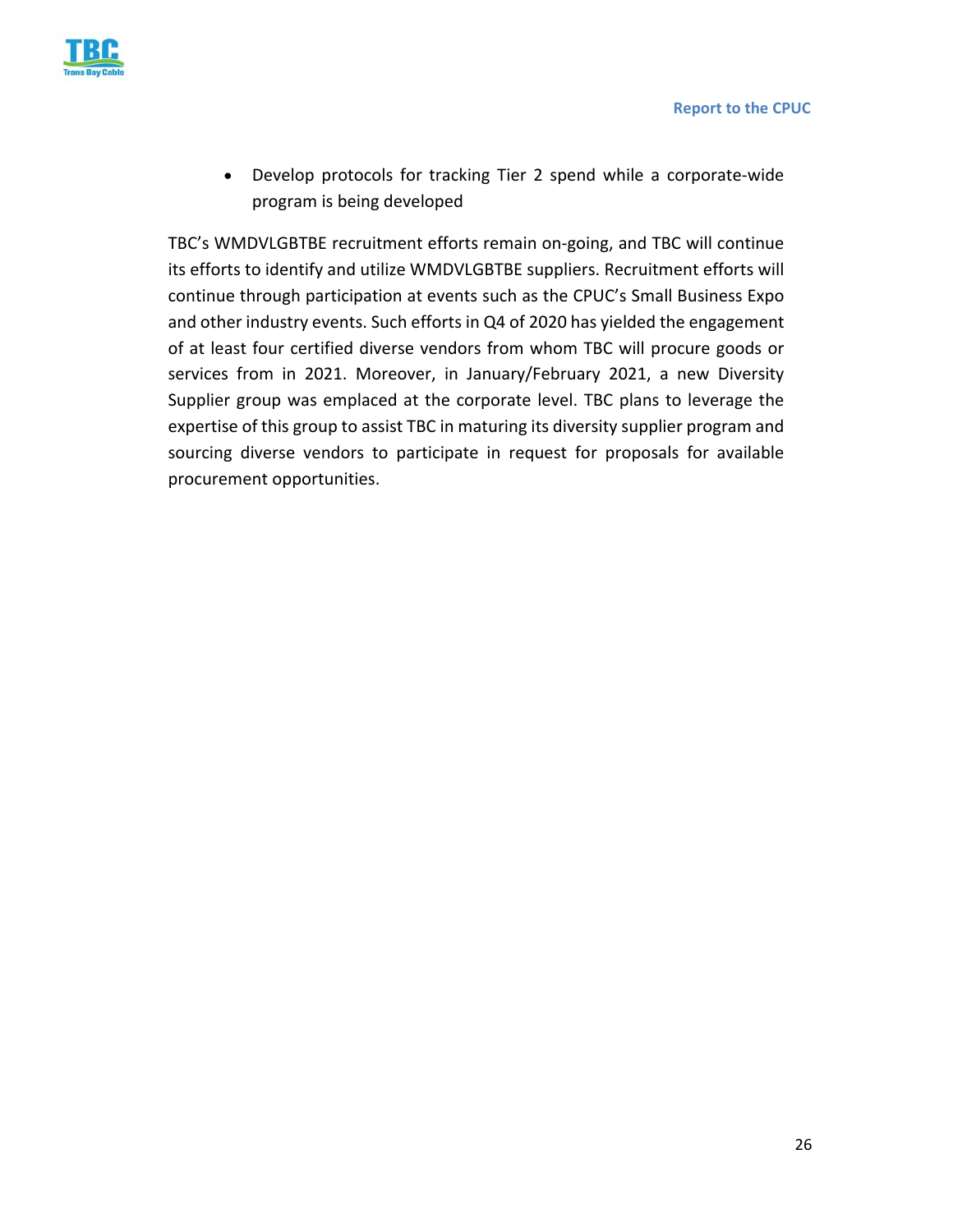

#### **10.1.3 Recruitment Plans**

| <b>Trans Bay Cable LLC</b>                                                | 2020 Report | G.O. #156 Sec. 10.1.3 |
|---------------------------------------------------------------------------|-------------|-----------------------|
| <b>Plans for Recruiting WMDVLGBTBE Suppliers in Low Utilization Areas</b> |             |                       |

TBC is committed to seeking and recruiting WMDVLGBTBE suppliers in underutilized areas. In 2021, TBC will continue to:

- Utilize TBC's internet site at http://www.transbaycable.com/contactus/, where suppliers can contact TBC to seek supplier opportunities;
- Participate in CPUC meetings and forums with leadership of nontraditional areas to plan and develop strategies for increasing the utilization of diverse suppliers; and
- Execute best practices within our sourcing strategies to identify products and services where diverse suppliers exist, but the company is underutilizing them.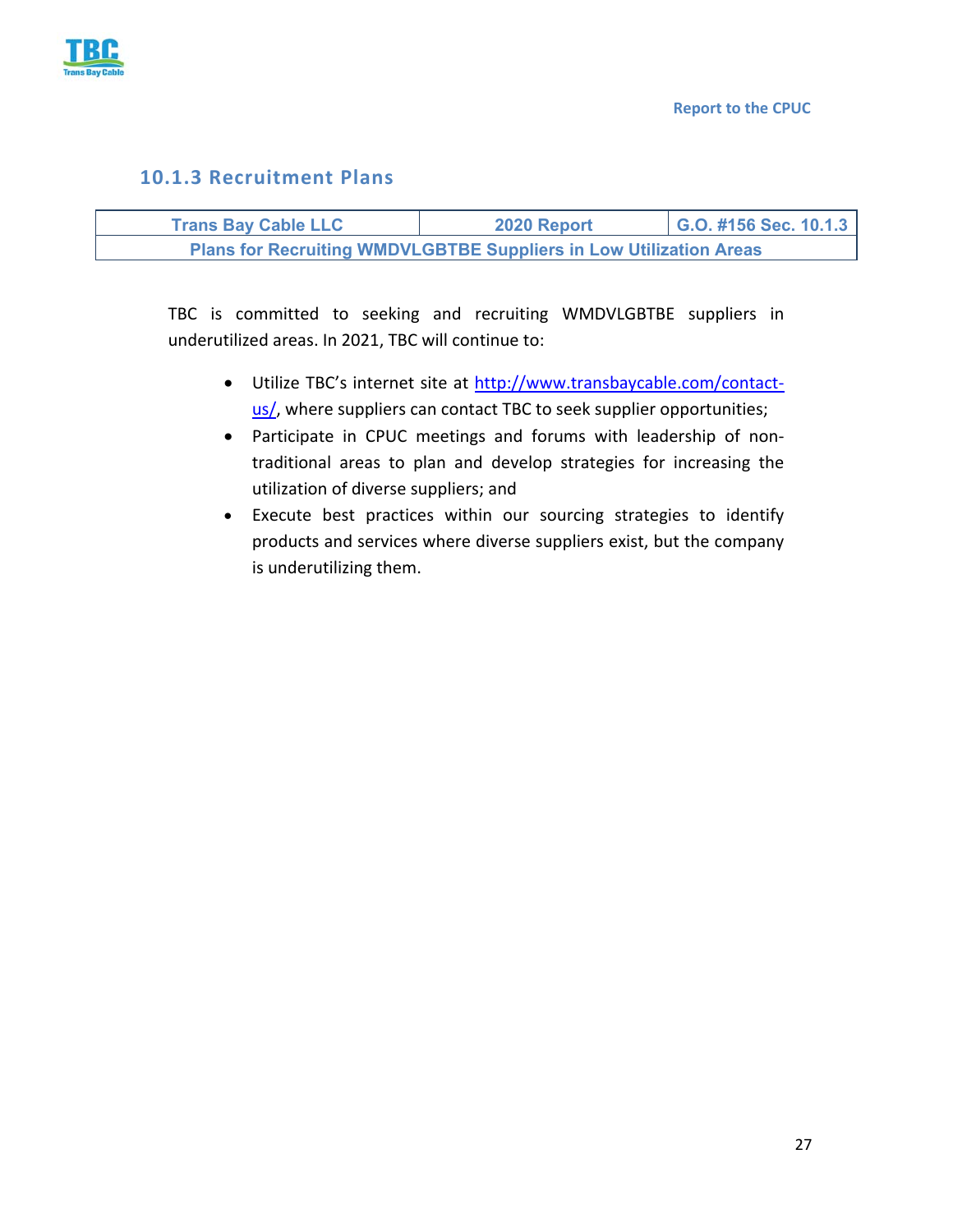

#### **10.1.4 Plans Recruiting WMDVLGBTBE Suppliers**

| <b>Trans Bay Cable LLC</b>                                         | 2020 Report | G.O. #156 Sec. 10.1.4 |
|--------------------------------------------------------------------|-------------|-----------------------|
| <b>Plans for Recruiting WMDVLGBTBE Suppliers Where Unavailable</b> |             |                       |

TBC is committed to providing encouragement and assistance to vendors that it utilizes that may meet the criteria for Supplier Clearinghouse certification but are not registered. When TBC encounters potential qualifying diverse vendors through its procurement efforts, TBC team members provide such vendors with information regarding the Supplier Clearinghouse and strong encouragement to become certified. As noted intra, TBC successfully encouraged five diverse vendors to become certified with the Supplier Clearinghouse. TBC will continue to identify diverse vendors and will provide information on and assistance with the Supplier Clearinghouse enrollment and registration process.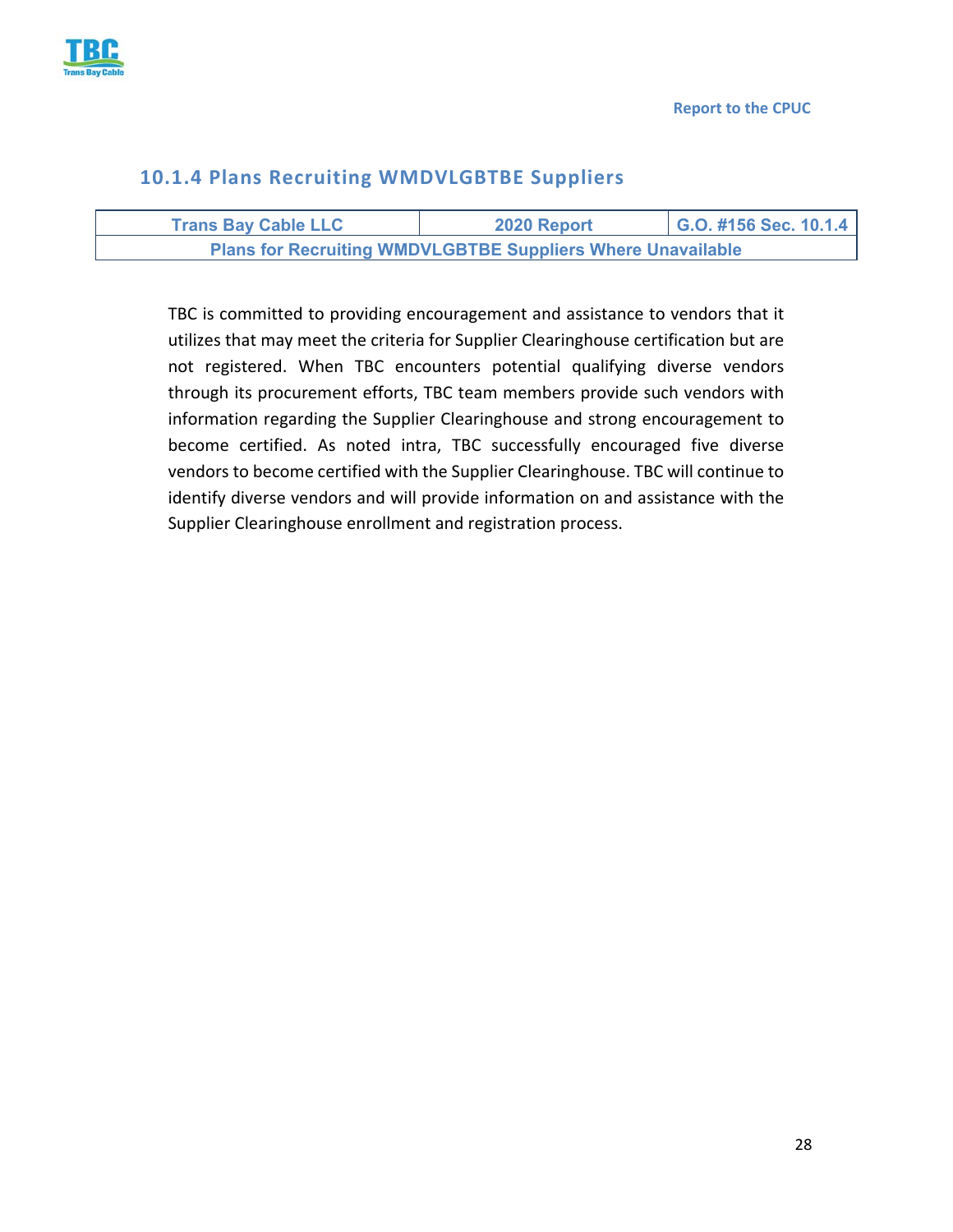

#### **10.1.5 Planned Subcontracting Opportunities**

| <b>Trans Bay Cable LLC</b>                                                         | 2020 Report | G.O. #156 Sec. 10.1.5 |
|------------------------------------------------------------------------------------|-------------|-----------------------|
| <b>Plans for Encouraging Prime Contractors to Subcontract WMDVLGBTBE Suppliers</b> |             |                       |

TBC will continue to encourage prime contractors to engage and include WMDVLGBTBEs in subcontracting opportunities. Although the award of any subcontracting activity is at the prime contractor's final discretion, TBC will work closely with its prime contractors to: 1) help identify specific products and services within TBC's projects where there are known diverse suppliers for inclusion, 2) make our listing of approved diverse contractors accessible, and 3) advocate for diverse supplier inclusion to the maximum extent possible, including adding specific WMDVLGBTBE requirements to contracts. TBC also endeavors work with prime contractors to identify diverse vendors within their networks that are not Supplier Clearinghouse certified and encourage certification.

TBC will also continue to provide additional guidance to its prime contractors in the Responsible Vendor section of TBC's Purchase Order Terms and Conditions. This section communicates the company's commitment to supplier diversity and reaffirms the company's expectations of opportunity and inclusion early in the sourcing process.